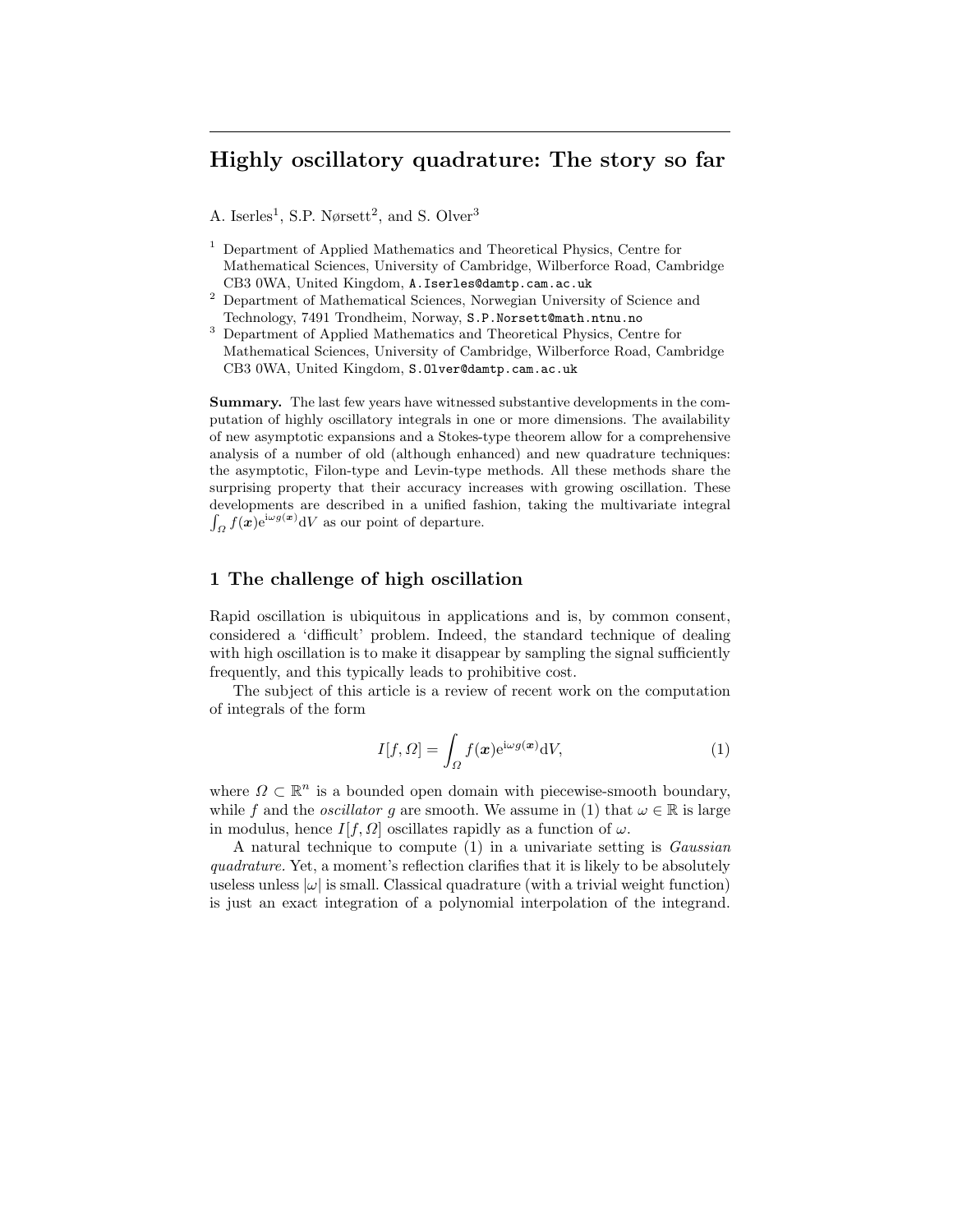However, if the integrand oscillates rapidly, and unless we use an astronomical number of function evaluations, polynomial interpolation is useless! This is vividly demonstrated in Fig. 1. We have computed

$$
\int_{-1}^{1} \cos x e^{i\omega x^2} dx = -\frac{\pi^{\frac{1}{2}}}{2(-i\omega)^{\frac{1}{2}}} \exp\left(\frac{1}{4} \frac{1}{i\omega}\right) \left[ \text{erf}\left(i\frac{\omega + \frac{1}{2}}{(-i\omega)^{\frac{1}{2}}} \right) + \text{erf}\left(i\frac{\omega - \frac{1}{2}}{(-i\omega)^{\frac{1}{2}}} \right) \right]
$$

by Gaussian quadrature with different number of points. The figure displays the absolute value of the error as a function of  $\omega \in [0, 100]$ . Note that, as long as  $\omega$  is small, everything is fine, but as soon as  $\omega$  is large in comparison with the number of quadrature points and high oscillation sets in, the error becomes  $\mathcal{O}(1)$ . As a matter of fact, given that  $I[f] \sim \mathcal{O}(\omega^{-\frac{1}{2}})$ , the trivial approximation  $I[f] \approx 0$  is far superior to Gaussian quadrature with 30 points!

Yet, efficient and cheap quadrature of  $(1)$  is perfectly possible. Indeed, once we understand the mathematical mechanism underlying (1), we can compute it to high precision with minimal effort and, perhaps paradoxically, the quality of approximation increases with  $\omega$ .



Fig. 1. Error in Gaussian quadrature with  $\Omega = (-1,1)$ ,  $f(x) = \cos x$ ,  $g(x)$  and  $\nu$ points. Here  $\nu$  increases by increments of five, from 5 to 30.

This article collates a sequence of papers by the authors into unified narrative. In particular, we revisit here the work of (Iserles & Nørsett 2005a, Iserles & Nørsett 2006, Olver 2005a) and (Olver 2005b), to which the reader is re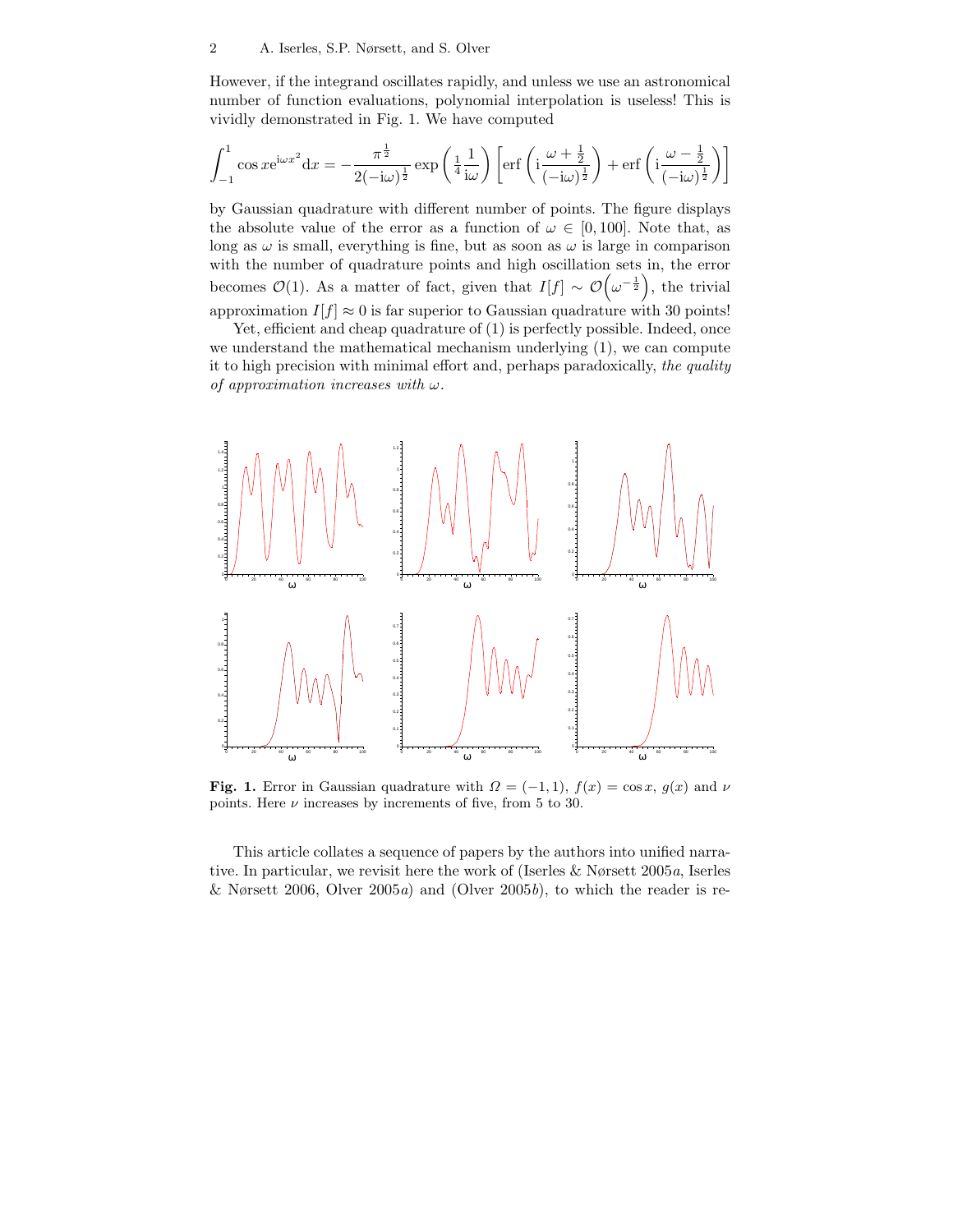ferred for technical details, more comprehensive exposition and a wealth of further numerical examples.

The conventional organising principle of quadrature is a Taylor expansion. Once the integrand oscillates rapidly, a Taylor expansion converges very slowly indeed and is, to all intents and purposes, useless. Instead, we need to exploit an asymptotic expansion in negative powers of  $\omega$ . In Section 2 we present an asymptotic expansion of  $(1)$  in the case when the oscillator q has no *critical* points:  $\nabla g(x) \neq 0$  for all  $x \in \text{cl } \Omega$  and subject to the nonresonance condition:  $\nabla g(x)$  is not allowed to be normal to the boundary  $\partial\Omega$  for any  $x \in \partial\Omega$ .

The availability of an asymptotic expansion allows us to design and analyse effective quadrature methods, and this is the subject of Section 3. We single out for consideration three general techniques: asymptotic methods, consisting of a truncation of the asymptotic expansion of Section 2, Filon-type methods, which interpolate just  $f(x)$ , rather than the entire integral (Filon 1928), and Levin-type methods, which collocate the integrand (Levin 1982).

In Section 4 we consider the case when critical points are allowed. A comprehensive theory exists, as things stand, only in one dimension, hence we focus on  $g : [a, b] \to \mathbb{R}$  and study the case of  $g'(\xi) = 0$  for some  $\xi \in [a, b]$ ,  $g' \neq 0$  for  $[a, b] \setminus {\xi}$ . (Obviously, we are allowed, without loss of generality, to assume the existence of just one critical point: otherwise we integrate in a finite number of subintervals.) An asymptotic expansion in the presence of a critical point presents us with new challenges. In principle, we could have used here the standard technique of *stationary phase* (Olver 1974, Stein 1993), except that it is not equal to our task. We present an alternative that leads to an explicit and workable expansion. It is subsequently used to design asymptotic and Filon-type methods: unfortunately, Levin-type methods are not available in this setting.

The purpose of the final section is the sketch gaps in the theory and comment on ongoing challenges and developments. Moreover, we describe there briefly the recent method of Huybrechs & Vandewalle (2005), as well as the work in progress in Cambridge and Trondheim.

Quadrature of (1) represents but one problem in the wide range of issues originating in high oscillation. Quite clearly, a more significant challenge is to solve highly oscillatory differential equations. It is thus of interest to mention that the availability of efficient highly oscillatory quadrature is critical to a number of contemporary methods for ordinary differential equations that exhibit rapid oscillation (Degani & Schiff 2003, Iserles 2002, Iserles 2004, Lorenz, Jahnke & Lubich 2005).

### 2 Asymptotic expansion in the absence of critical points

We restrict our analysis to  $\mathbb{R}^2$ , directing the reader to (Iserles & Nørsett 2006) for the general case. Let first  $\Omega = \mathcal{S}_2$ , the triangle with vertices at  $(0, 0)$ ,  $(1, 0)$ and  $(0, 1)$ . The nonresonance condition is thus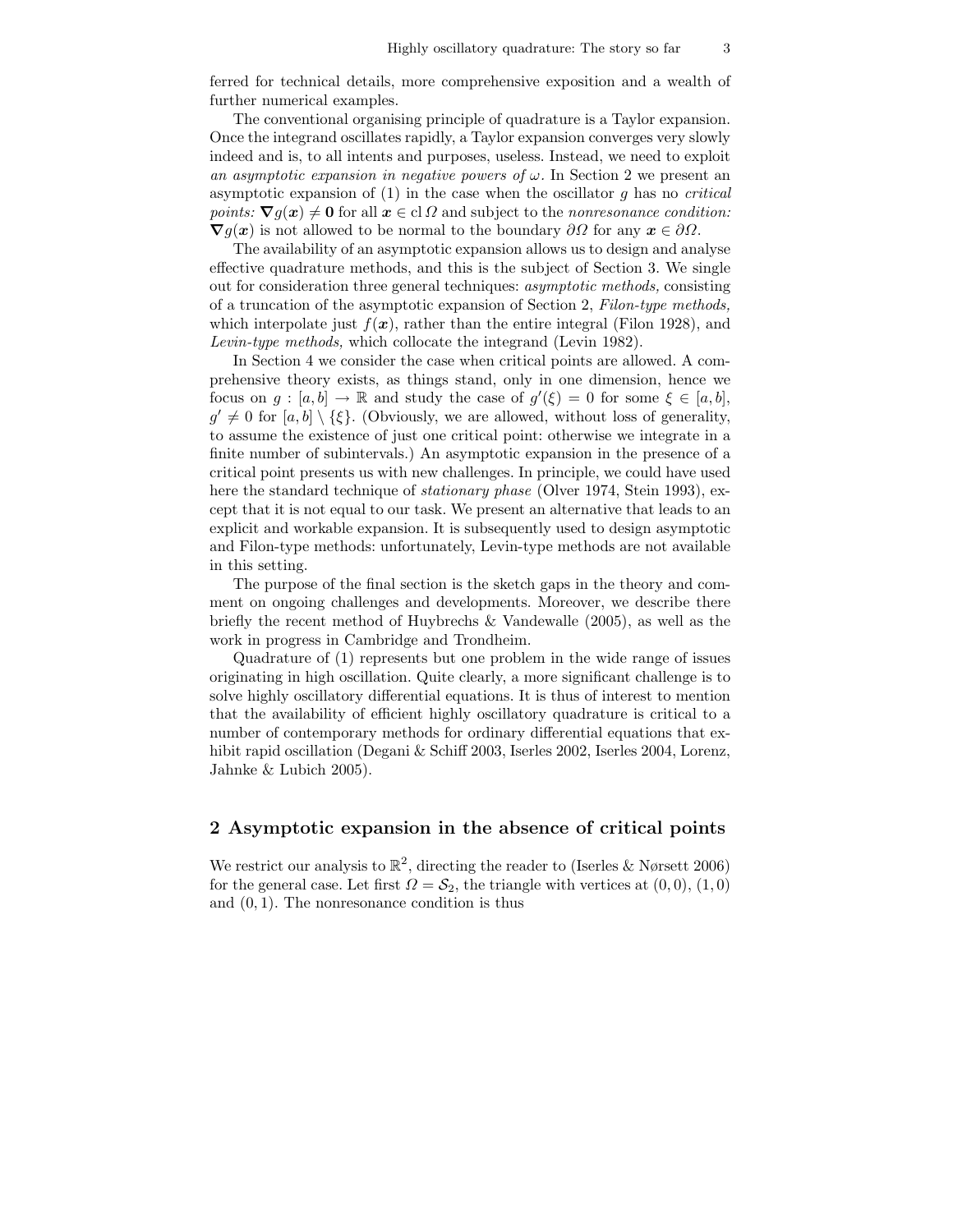$$
g_y(x, 0) \neq 0
$$
,  $x \in [0, 1]$ ,  $g_x(0, y) \neq 0$ ,  $y \in [0, 1]$ ,  
\n $g_x(x, y) - g_y(x, y) \neq 0$ ,  $x, y \geq 0$ ,  $x + y \in [0, 1]$ .

Integrating by parts in the inner integral,

$$
I[g_x^2 f, S_2] = \int_0^1 \int_0^{1-y} g_x^2(x, y) f(x, y) e^{i\omega g(x, y)} dx dy
$$
  
\n
$$
= \frac{1}{i\omega} \int_0^1 g_x(1 - y, y) f(1 - y, y) e^{i\omega g(1 - y, y)} dy
$$
  
\n
$$
- \frac{1}{i\omega} \int_0^1 g_x(0, y) f(0, y) e^{i\omega g(0, y)} dy - \frac{1}{i\omega} I \left[ \frac{\partial}{\partial x} (g_x f), S_2 \right]
$$
  
\n
$$
= \frac{1}{i\omega} \int_0^1 g_x(x, 1 - x) f(x, 1 - x) e^{i\omega g(x, 1 - x)} dx
$$
  
\n
$$
- \frac{1}{i\omega} \int_0^1 g_x(0, y) f(0, y) e^{i\omega g(0, y)} dy - \frac{1}{i\omega} I \left[ \frac{\partial}{\partial x} (g_x f), S_2 \right].
$$

By the same token,

$$
I[g_y^2 f, \mathcal{S}_2] = \frac{1}{i\omega} \int_0^1 g_y(x, 1-x) f(x, 1-x) e^{i\omega g(x, 1-x)} dx
$$
  

$$
- \frac{1}{i\omega} \int_0^1 g_y(x, 0) f(x, 0) e^{i\omega g(x, 0)} dy - \frac{1}{i\omega} I\left[\frac{\partial}{\partial y}(g_y f), \mathcal{S}_2\right].
$$

Adding up, we have

$$
I[\|\nabla g\|^2 f, \mathcal{S}_2] = \frac{1}{i\omega} (M_1 + M_2 + M_3) - \frac{1}{i\omega} I[\nabla^\top (f\nabla g), \mathcal{S}_2],
$$

where

$$
M_1 = \int_0^1 f(x,0)[\mathbf{n}_1^\top \nabla g(x,0)] e^{i\omega g(x,0)} dx,
$$
  
\n
$$
M_2 = \sqrt{2} \int_0^1 f(x,1-x)[\mathbf{n}_2^\top \nabla g(x,1-x)] e^{i\omega g(x,1-x)} dx,
$$
  
\n
$$
M_3 = \int_0^1 f(0,y)[\mathbf{n}_3^\top g(0,y)] e^{i\omega g(0,y)} dy.
$$

Here

$$
\boldsymbol{n}_1 = \begin{bmatrix} 0 \\ -1 \end{bmatrix}, \qquad \boldsymbol{n}_2 = \begin{bmatrix} \frac{\sqrt{2}}{2} \\ \frac{\sqrt{2}}{2} \end{bmatrix}, \qquad \boldsymbol{n}_3 = \begin{bmatrix} -1 \\ 0 \end{bmatrix}
$$

are outward unit normals at the edges of  $S_2$ .

Since  $\nabla g(x, y) \neq \mathbf{0}$  in cl  $\mathcal{S}_2$ , we may replace above f by  $f / ||\nabla g||^2$  without any danger of dividing by zero. The outcome is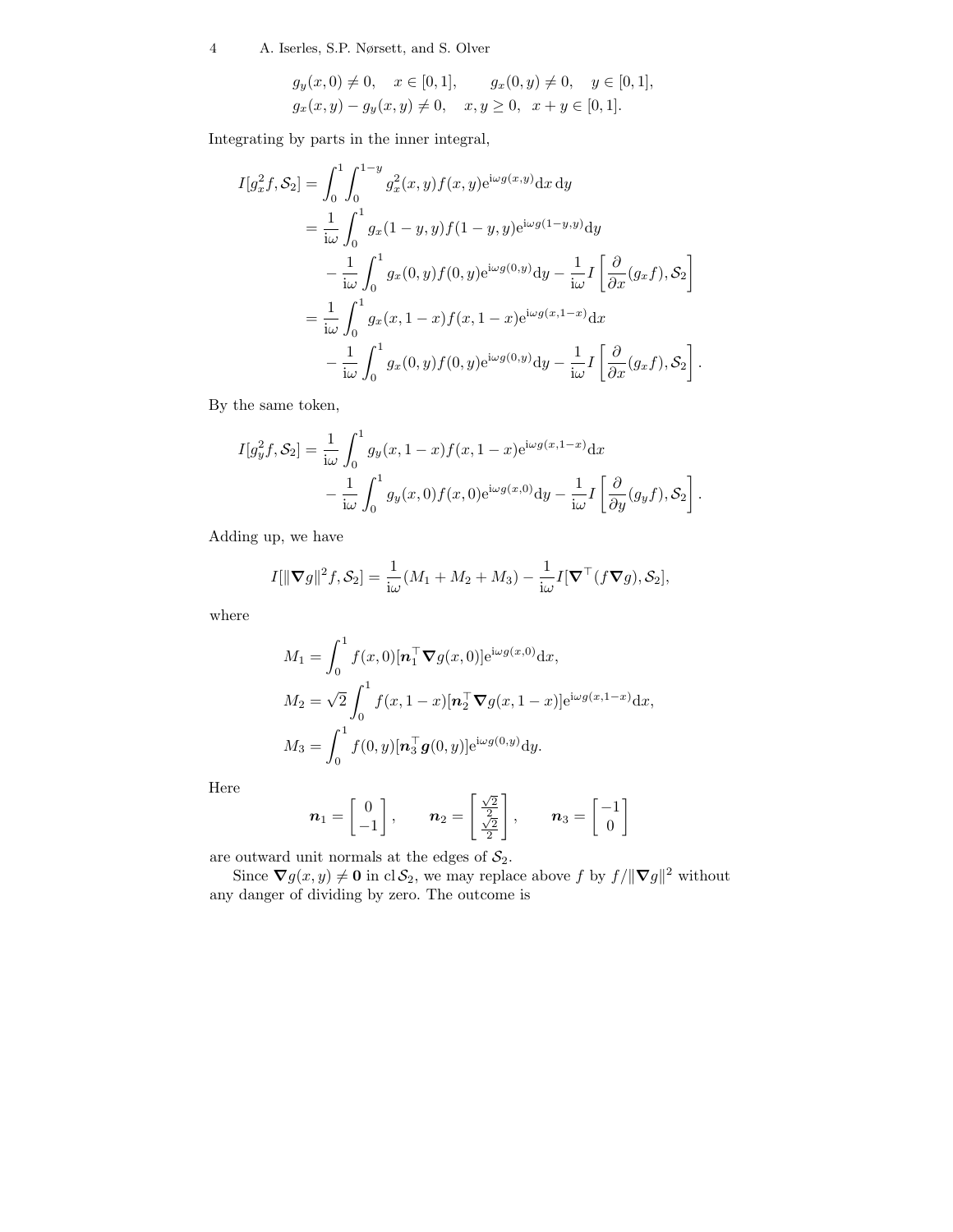Highly oscillatory quadrature: The story so far 5

$$
I[f, S_2] = \frac{1}{i\omega} \int_{\partial S_2} \mathbf{n}^\top(\mathbf{x}) \nabla g(\mathbf{x}) \frac{f(\mathbf{x})}{\|\nabla g(\mathbf{x})\|^2} e^{i\omega g(\mathbf{x})} dS
$$
  

$$
- \frac{1}{i\omega} I \left[ \nabla^\top \left( \frac{f}{\|\nabla g\|^2} \nabla g \right), S_2 \right].
$$
 (2)

Extending this technique to  $\mathbb{R}^n$ , it is possible to prove that (2) remains true once we replace  $S_2$  by  $S_n \subset \mathbb{R}^n$ , the *regular simplex* with vertices at **0** and  $e_1, \ldots, e_n$ .

Let

$$
f_0(\boldsymbol{x}) = f(\boldsymbol{x}),
$$
  $f_m = \boldsymbol{\nabla}^\top \left[ \frac{f_{m-1}(\boldsymbol{x})}{\|\boldsymbol{\nabla} g(\boldsymbol{x})\|^2} \boldsymbol{\nabla} g(\boldsymbol{x}) \right],$   $m \in \mathbb{N}.$ 

We deduce from  $(2)$  (extended to  $\mathbb{R}^n$ ) that

$$
I[f_m, \mathcal{S}_n] = \frac{1}{\mathrm{i}\omega} \int_{\partial \mathcal{S}_n} \boldsymbol{n}^\top \boldsymbol{\nabla} g(\boldsymbol{x}) \frac{f_m(\boldsymbol{x})}{\|\boldsymbol{\nabla} g(\boldsymbol{x})\|^2} e^{\mathrm{i}\omega g(\boldsymbol{x})} \mathrm{d}S - \frac{1}{\mathrm{i}\omega} I[f_{m+1}, \mathcal{S}_n], \quad m \in \mathbb{Z}_+.
$$

Finally, we iterate the above expression to obtain a Stokes-type formula, expressing  $I[f, \mathcal{S}_n]$  as an asymptotic expansion on the boundary of the simplex,

$$
I[f, \mathcal{S}_n] \sim -\sum_{m=0}^{\infty} \frac{1}{(-i\omega)^{m+1}} \int_{\partial \mathcal{S}_n} \boldsymbol{n}^\top \nabla g(\boldsymbol{x}) \frac{f_m(\boldsymbol{x})}{\|\nabla g(\boldsymbol{x})\|^2} e^{i\omega g(\boldsymbol{x})} dS. \tag{3}
$$

We wish to highlight four important issues. Firstly, a trivial inductive proof confirms that each  $f_m$  can be expressed as a linear combination of  $f$ and the first m directional derivatives (altogether,  $\binom{n+m+1}{m}$  quantities), with coefficients that depend on the oscillator  $g$  and its derivatives.

Secondly, the simplest (and most useful) special case is  $n = 1$ , whence (3) reduces to

$$
I[f,(0,1)] \sim -\sum_{m=0}^{\infty} \frac{1}{(-i\omega)^{m+1}} \left[ \frac{e^{i\omega g(1)}}{g'(1)} f_m(1) - \frac{e^{i\omega g(0)}}{g'(0)} f_m(0) \right].
$$
 (4)

Thirdly, using an affine transformation, we can map  $S_n$  to an arbitrary simplex in  $\mathbb{R}^n$ . Applying an identical transformation to (3), we deduce that it is valid for  $I[f, S]$ , where  $S \subset \mathbb{R}^n$  is any simplex.

Fourthly, the boundary of S is itself composed of  $n+1$  simplices in  $\mathbb{R}^{n-1}$ . Because of the nonresonance condition, the gradient of the oscillator does not vanish in any of these simplices and we can apply (3) therein: this expresses  $I[f, S]$  as an asymptotic expansion over  $(n-2)$ -dimensional simplices. We continue with this procedure until we reach 0-dimensional simplices: the  $n+1$ vertices of the original simplex. Bearing in mind our first observation, we thus deduce that

$$
I[f, S] \sim \sum_{m=0}^{\infty} \frac{1}{(-\mathrm{i}\omega)^{m+n}} \Theta_m[f],\tag{5}
$$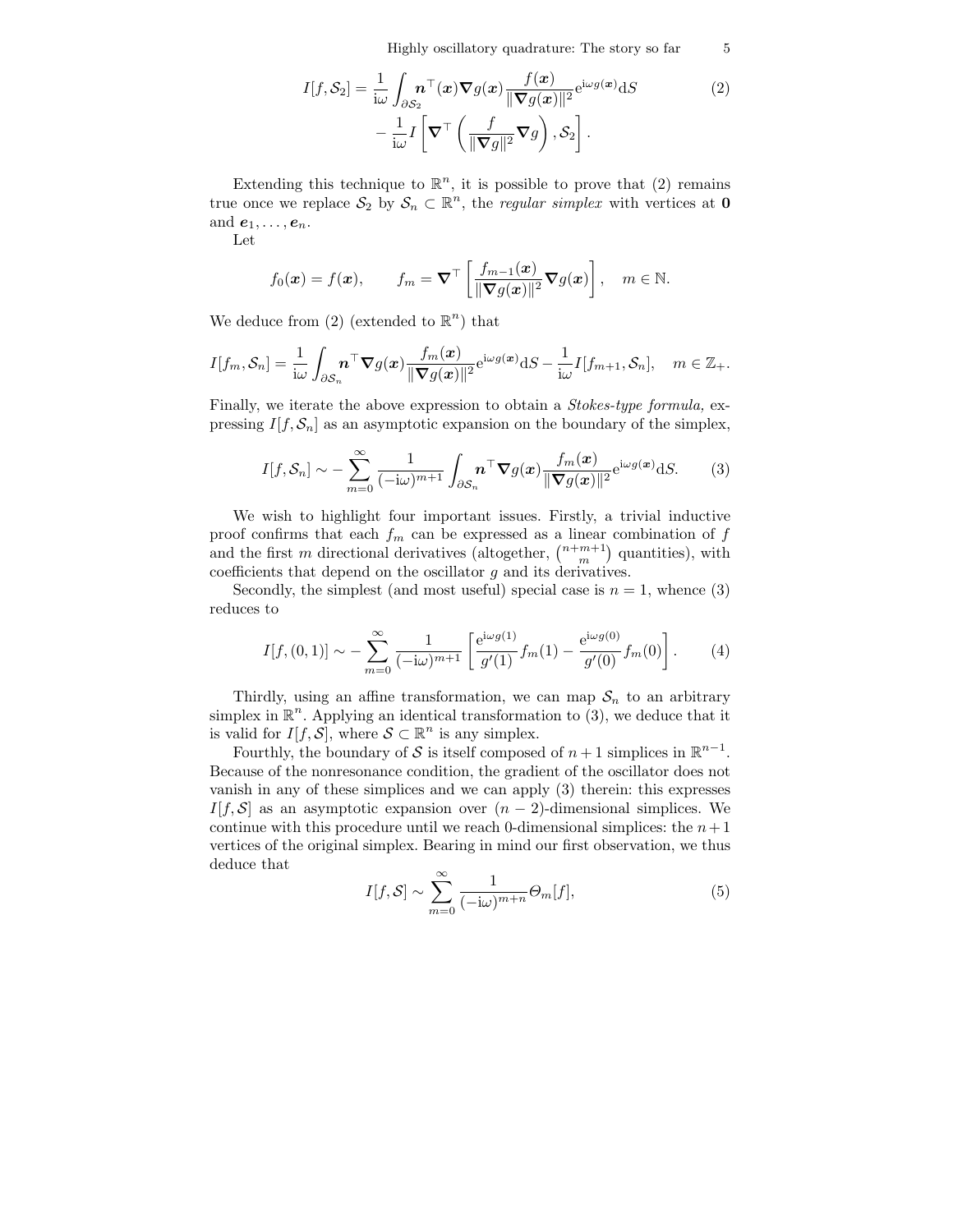where each  $\Theta_m$  is a linear functional which depends on  $\partial^{|\mathbf{i}|} f/\partial x^{\mathbf{i}}, |\mathbf{i}| \leq m$ , at the  $n+1$  vertices of S. Note that  $I[f, S] = \mathcal{O}(\omega^{-n}).$ 

In general, the functionals  $\Theta_m$  are fairly complicated, the univariate case (4) being an exception. However, it is the existence of (5), rather than its exact form, which render possible the design of efficient quadrature methods in the next section.

Let  $\Omega \subset \mathbb{R}^n$  be a *polytope*, a bounded (open) domain with piecewise-linear boundary. (Note that  $\Omega$  need be neither convex nor even simply connected.) We may then tessellate  $\Omega$  with simplices  $\Omega_1, \Omega_2, \ldots, \Omega_r \in \mathbb{R}^n$ , therefore

$$
I[f,\Omega] = \sum_{k=1}^{r} I[f,\Omega_r].
$$
\n(6)

A simplicial complex is a collection C of simplices in  $\mathbb{R}^n$  such that every face of  $\Phi \in \mathcal{C}$  is also in  $\mathcal{C}$  and if  $\Phi_1 \cap \Phi_2 \neq \emptyset$  for  $\Phi_1, \Phi_2 \in \mathcal{C}$  then  $\Phi_1 \cap$  $\Phi_2$  is a face of both  $\Phi_1$  and  $\Phi_2$  (Munkres 1991). We may always choose a tessellation composed of all n-dimensional simplices in a simplicial complex. In finite-element terminology, this corresponds to a tessellation without 'hanging nodes'.

Assume that the nonresonance condition condition holds for the oscillator g. We may always choose a simplicial complex so that the nonresonance condition is valid in each  $\Omega_k$ , otherwise we vary the internal nodes. Clearly, once we can expand asymptotically each  $I[f, \Omega_k]$ , we may use (6) to expand I[f,  $\Omega$ ]. Bearing in mind (5), this means that the entire information needed to construct such an expansion is the values of f and its derivatives at the vertices of the  $\Omega_k$ s. However, a moment's reflection clarifies that only the original vertices of  $\Omega$  may influence the expansion: the internal vertices are arbitrary, since there is an infinity of simplicial complexes consistent with the nonresonance condition. In other words, because of our construction of the tessellation via a simplicial complex, the contributions from neighbouring simplices cancel at internal vertices and each  $\Theta_m$  depends on f and its derivatives at the original vertices of  $\Omega$ .

### 3 Asymptotic, Filon and Levin methods

#### 3.1 Asymptotic methods

The simplest and most natural means of approximating (1) consists of a truncation of the asymptotic expansion (5) (replacing S by a polytope  $\Omega$ ). This results in the asymptotic method

$$
Q_s^{\mathsf{A}}[f,\Omega] = \sum_{m=0}^{s-1} \frac{1}{(-\mathrm{i}\omega)^{m+n}} \Theta_m[f],\tag{7}
$$

bearing an asymptotic error of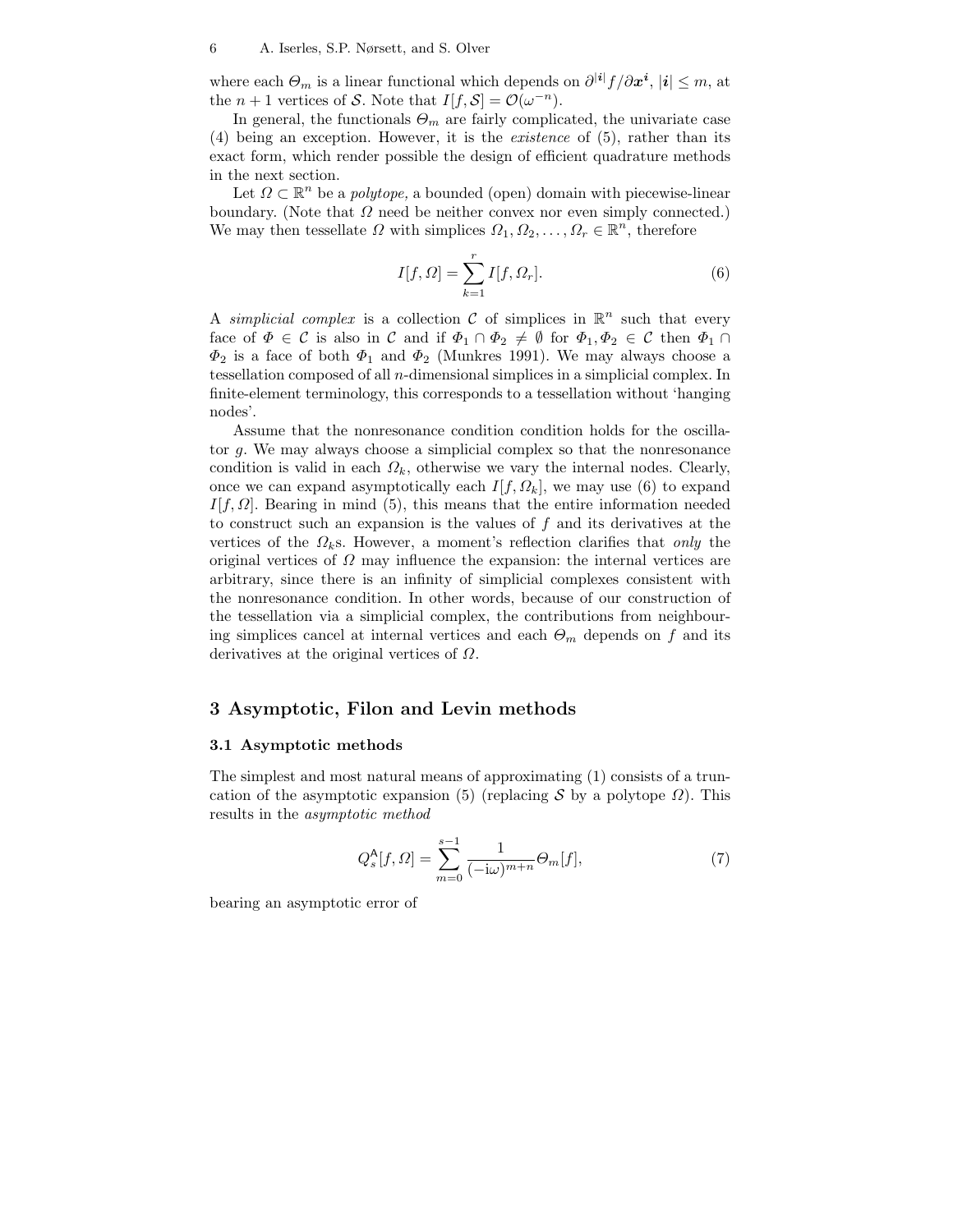$$
Q_s^{\mathsf{A}}[f,\Omega] - I[f,\Omega] \sim \mathcal{O}(\omega^{-n-s}), \qquad |\omega| \gg 1.
$$

We say that  $Q_s^{\mathsf{A}}$  is of an *asymptotic order*  $s + n$ .

Asymptotic quadrature is particularly straightforward in a single dimension, since then its coefficients are readily provided explicitly by an affine mapping of  $(4)$  from  $(0, 1)$  to an arbitrary bounded real interval.

In Fig. 2 we have plotted the absolute value of the error once

$$
\int_{-1}^{1} x \sin x e^{i\omega(x + \frac{1}{4}x^2)} dx
$$

is approximated by  $Q_s^{\mathsf{A}}$  with  $s = 1$  and  $s = 2$ . The error (here and in the sequel) is scaled by  $\omega^p$ , where p is the asymptotic order, otherwise the rate of decay at the plot would have been so rapid as to prevent much useful insight. It is clear that, exactly as predicted by our theory, the error indeed decays as  $\psi(\omega)/\omega^p$ , where  $\psi$  is a bounded function.



Fig. 2. Error, scaled by  $\omega^p$ , in asymptotic quadrature of asymptotic order p with  $\Omega = (-1, 1), f(x) = x \sin x, g(x) = x + \frac{1}{4}x^2$  and  $s = 1, p = 2$  (on the left) and  $s = 2$ ,  $p = 3$  (on the right).

The coefficients of an asymptotic method are becoming fairly elaborate in  $n \geq 2$  dimensions. Thus, for example, for the linear oscillator  $g(x, y) =$  $\kappa_1 x + \kappa_2 y$  we have

$$
Q_2^{\mathsf{A}}[f, \mathcal{S}_2] = \frac{1}{(-i\omega)^2} \left[ \frac{1}{\kappa_1 \kappa_2} f(0, 0) + \frac{e^{i\kappa_1 \omega}}{\kappa_1 (\kappa_1 - \kappa_2)} f(1, 0) - \frac{e^{i\kappa_2 \omega}}{\kappa_2 (\kappa_1 - \kappa_2)} f(0, 1) \right] + \frac{1}{(-i\omega)^3} \left\{ \left[ \frac{1}{\kappa_1^2 \kappa_2} f_x(0, 0) + \frac{1}{\kappa_1 \kappa_2^2} f_y(0, 0) \right] + e^{i\kappa_1 \omega} \left[ \frac{2\kappa_1 - \kappa_2}{\kappa_1^2 (\kappa_1 - \kappa_2)^2} f_x(1, 0) - \frac{1}{\kappa_1 (\kappa_1 - \kappa_2)^2} f_y(1, 0) \right]
$$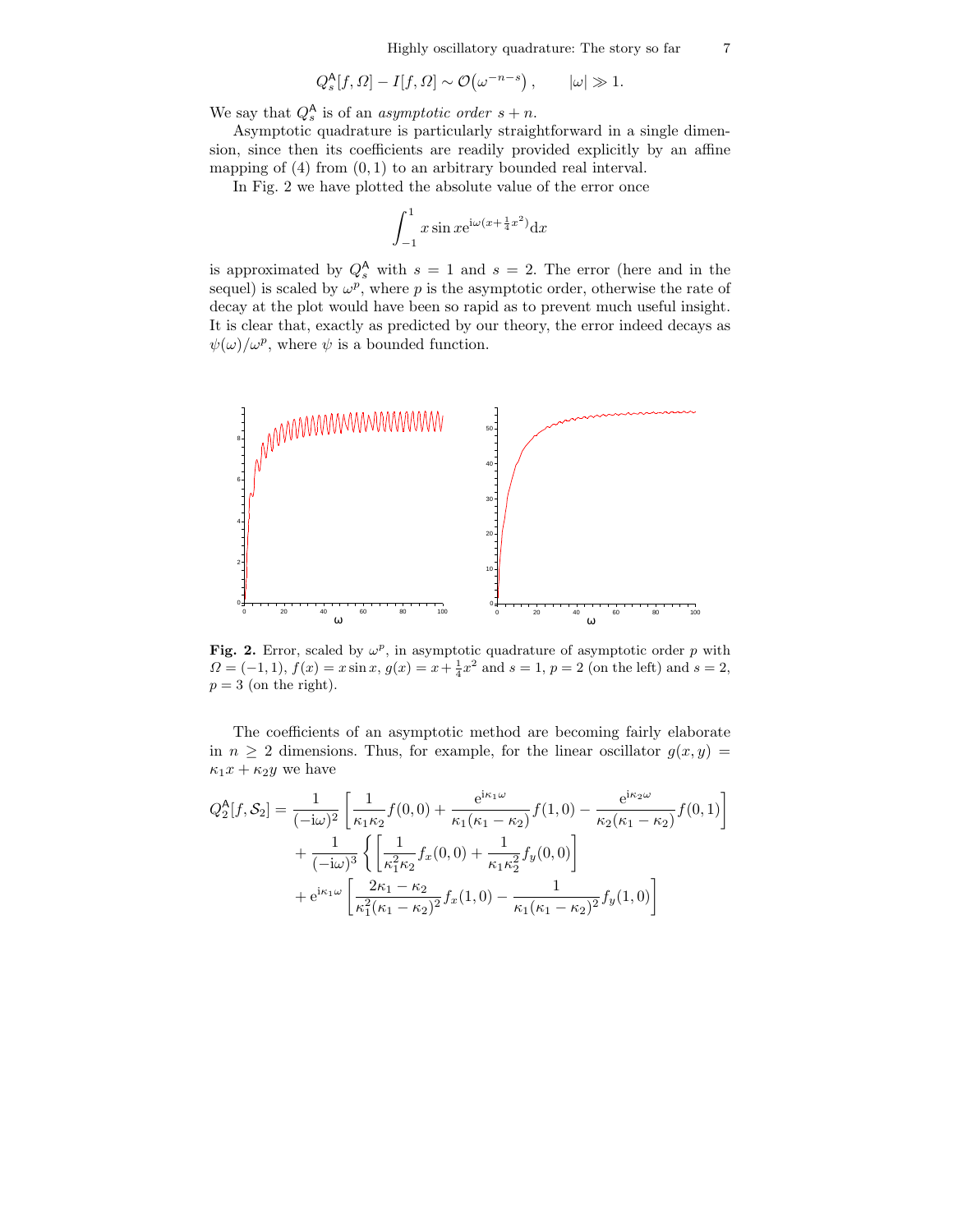$$
+ e^{i\kappa_2 \omega} \left[ -\frac{1}{\kappa_2(\kappa_1 - \kappa_2)^2} f_x(0,1) + \frac{-\kappa_1 + 2\kappa_2}{\kappa_2^2(\kappa_1 - \kappa_2)^2} f_y(0,1) \right] \bigg\} .
$$

Note that all the coefficients are well defined, because of the nonresonance condition.

Fig. 3 exhibits the scaled error of two asymptotic methods, of asymptotic orders 3 and 4, respectively, in  $S_2$ . Yet, it is fair to comment that the sheer complexity of the coefficients for general oscillators and polytopes limits the application of (7) mainly to the univariate case. Another important shortcoming of an asymptotic method is that, given  $\omega$  and the number of derivatives that we may use, its accuracy, although high, is predetermined. Often we may increase accuracy by using higher derivatives, but even this is not assured, since asymptotic expansions do not converge in the usual sense. Once  $\omega$  is fixed, it is entirely possible that  $Q_s^{\mathsf{A}}$  for some  $s \geq 1$  is superior to  $Q_r^{\mathsf{A}}$  for all  $r > s$ .



Fig. 3. Scaled error for  $Q_1^{\mathsf{A}}$  (on the left) and  $Q_2^{\mathsf{A}}$  (on the right) for  $\Omega = \mathcal{S}_2$ ,  $f(x, y) =$  $e^{x-2y}$  and  $g(x,y)=x+2y$ .

### 3.2 Filon-type methods

Although an asymptotic method (7) is the most obvious consequence of the asymptotic expansion (5), it is by no means the most effective. A more sophisticated use of the asymptotic expansion rapidly leads to far superior, accurate and versatile quadrature schemes.

Let  $\varphi$  be an arbitrary smooth function in the closure of the polytope  $\Omega \subset \mathbb{R}^n$  and suppose that at every vertex  $v \in \mathbb{R}^n$  of  $\Omega$  it is true that

$$
\frac{\partial^{|i|}}{\partial x^i}\varphi(v) = \frac{\partial^{|i|}}{\partial x^i}f(v), \qquad 0 \leq |i| \leq s - 1.
$$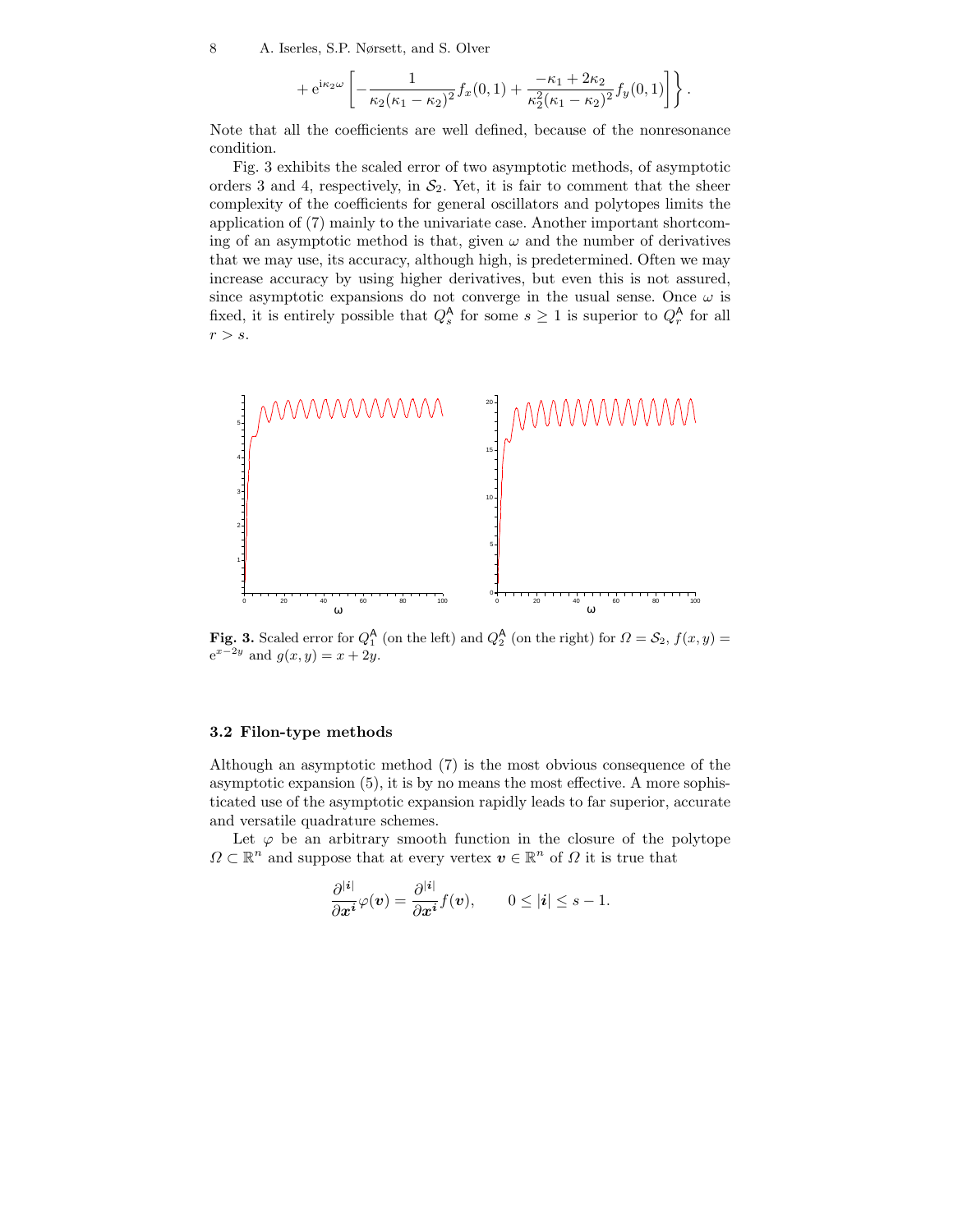It then follows at once from (5) (where, again, we have replaced  $S$  with  $\Omega$ ) that

$$
I[\varphi,\Omega]-I[f,\Omega]=I[\varphi-f,\Omega]\sim\mathcal{O}\big(\omega^{-s-n}\big)\,,\qquad |\omega|\gg1.
$$

This motivates the Filon-type method

$$
Q_s^{\mathsf{F}}[f,\Omega] = I[\varphi,\Omega] = \int_{\Omega} \varphi(\mathbf{x})e^{i\omega g(\mathbf{x})} dS.
$$
 (8)

Needless to say, the above is a 'method' only if  $I[\varphi, \Omega]$  can be evaluated exactly. In the most obvious case when  $\varphi$  is a polynomial, this is equivalent to the explicit computability of relevant moments of the oscillator g,

$$
\mu_{\boldsymbol{i}}(\omega) = \int_{\Omega} \boldsymbol{x}^{\boldsymbol{i}} e^{i\omega g(\boldsymbol{x})} dS, \qquad \boldsymbol{x}^{\boldsymbol{i}} = x_1^{i_1} \cdots x_n^{i_n}, \quad \boldsymbol{i} \in \mathbb{Z}_+^n.
$$

We will return to this restriction upon the applicability of (8) in the sequel.

It is important to observe that in the 'minimalist' case, when  $\varphi$  interpolates only at the vertices of  $\Omega$ , (7) and (8) use exactly the same information. The difference in their performance, which is often substantive, is due solely to the different way this information is processed. While the error in (7) is determined by the asymptotic expansion  $(5)$  of f, the error of  $(8)$  follows from an asymptotic expansion of the interpolation error  $\varphi - f$ . The latter is likely to be smaller.

Historically, Louis Napoleon George Filon (1928) was the first to contemplate this approach in a single dimension, replacing  $f$  by a quadratic approximation at the endpoints and the midpoint. This was generalized by Luke (1954) and Flinn (1960), who have considered general univariate interpolatory quadrature in which  $e^{i\omega g(x)}$  plays the role of a complex-valued weight function. Yet, a thorough qualitative understanding of such methods and an analysis of their asymptotic order (indeed, the very observation that this concept is germane to their understanding) has been presented only recently: in the univariate case in (Iserles  $& N\varphi$ rsett 2005a) and in a multivariate setting in (Iserles & Nørsett 2006).

In one dimension we construct Filon-type methods similarly to the familiar interpolatory quadrature rules. Thus, we choose nodes  $c_1 < c_2 < \cdots < c_{\nu}$ , where  $c_1$  and  $c_\nu$  are the endpoints of  $\Omega$ , as well as *multiplicities*  $\mathbf{m} \in \mathbb{N}^{\nu}$ . The function  $\varphi$  is the unique *Hermite interpolating polynomial* of degree  $1^{\dagger}m - 1$ such that

$$
\varphi^{(i)}(c_k) = f^{(i)}(c_k), \qquad i = 0, \ldots, m_k, \quad k = 1, 2, \ldots, \nu.
$$

This is consistent with (8) with  $s = \min\{m_1, m_\nu\}.$ 

Note that, although asymptotic order is assured by interpolation at the endpoints, it is often useful to interpolate also at internal points, since this usually decreases the error. This is demonstrated in Fig. 4, where we revisit the calculation of Fig. 2 using three Filon-type methods.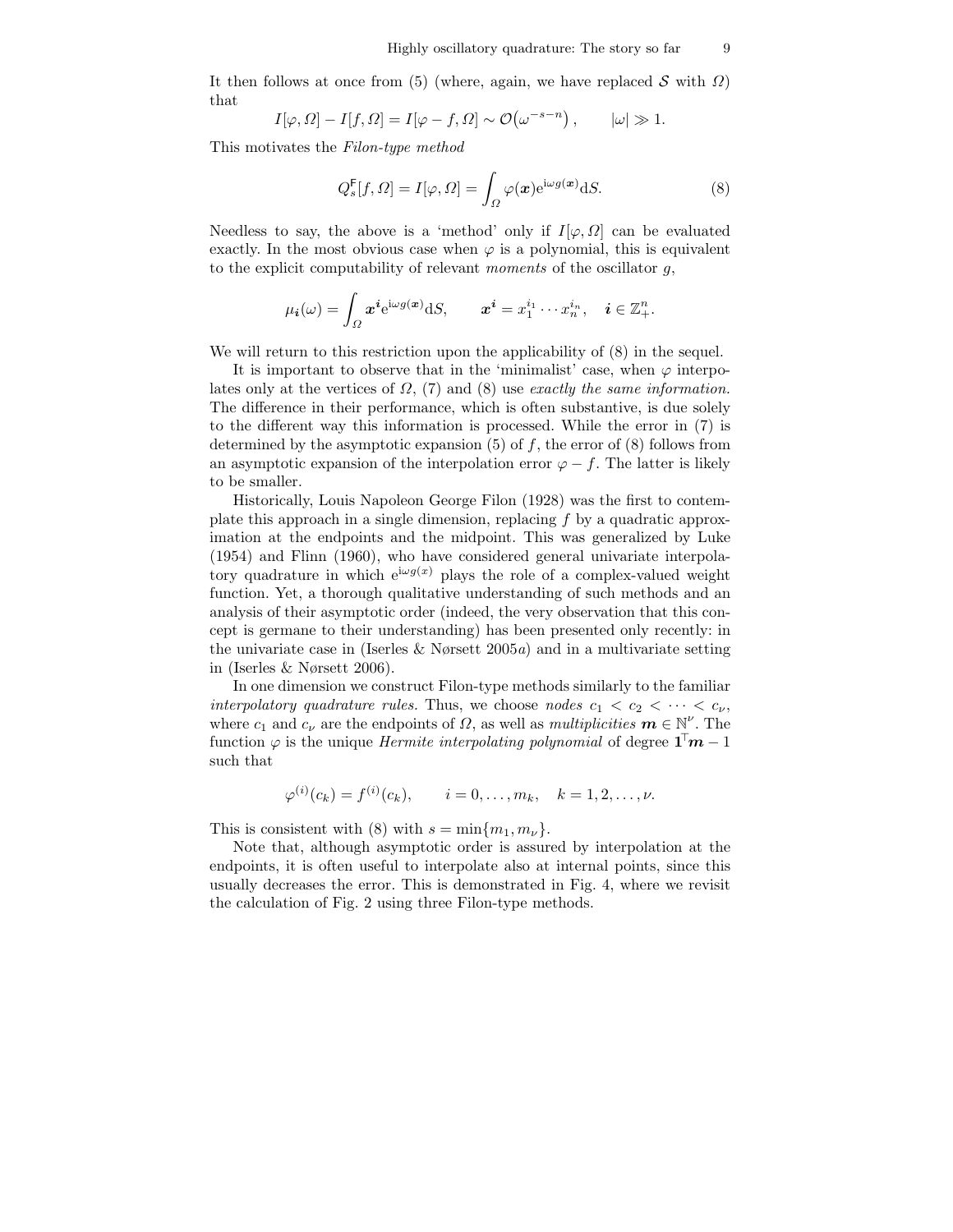

**Fig. 4.** Scaled error for  $Q_1^{\mathsf{F}}$  with  $c = [-1,1]$ ,  $m = [1,1]$  (on the left),  $Q_1^{\mathsf{F}}$  with  $c = [-1, -\frac{3}{4}, \frac{3}{4}, 1], m = [1, 1, 1, 1]$  (at the centre) and  $Q_2^A$  with  $c = [-1, 1], m = [2, 2]$ (on the right) for  $\Omega = (-1, 1)$ ,  $f(x) = x \sin x$  and  $g(x) = x + \frac{1}{4}x^2$ .

Unlike (7), it is fairly straightforward to implement Filon-type methods in a multivariate setting, using standard multivariate approximation theory. The most natural approach is to take a leaf off finite-element theory, tessellate a polytope with simplices (taking care to respect nonresonance) and interpolate in each simplex with suitable polynomials. Note that there is no need to force continuity across edges. In general, the computation of the moments might be problematic, but it is trivial for linear oscillators  $g(x) = \kappa^\perp x$ .

Fig. 5 displays a bivariate Filon-type quadrature of the integral of Fig. 3. On the left we have used a standard linear interpolation at the vertices. On the right the ten degrees of freedom of a bivariate cubic were quenched by imposing function and first-derivative interpolation at the vertices and simple interpolation at the centroid  $(\frac{1}{3}, \frac{1}{3})$ .



Fig. 5. Scaled error for  $Q_1^{\mathsf{F}}$  (on the left) and  $Q_2^{\mathsf{F}}$  (on the right) for  $\Omega = \mathcal{S}_2$ ,  $f(x, y) =$  $e^{x-2y}$  and  $g(x, y) = x + 2y$ .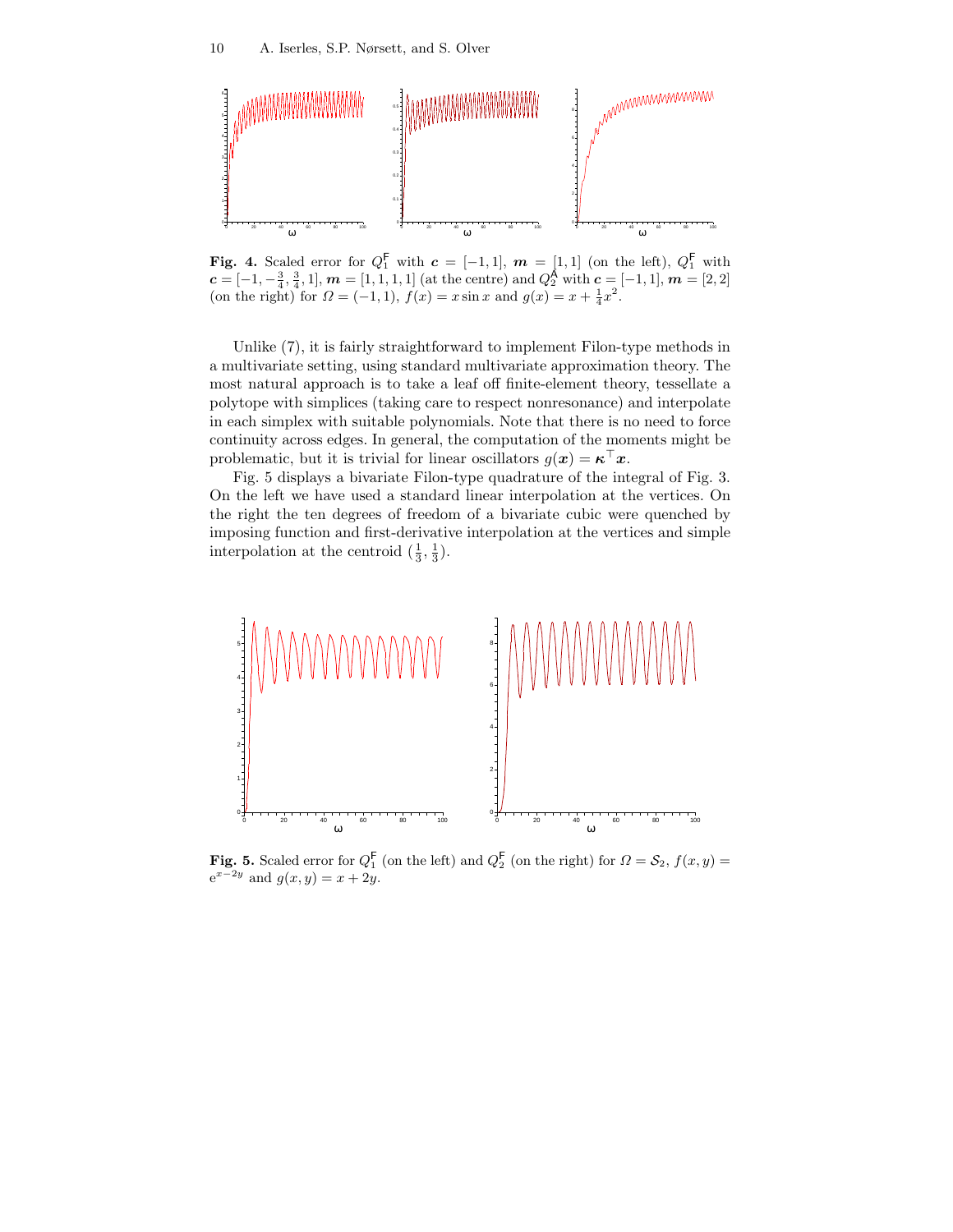We mention that it is possible to implement Filon-type methods without the computation of derivatives, using instead finite differences with spacing of  $\mathcal{O}(\omega^{-1})$  (Iserles & Nørsett 2005b).

Filon-type methods are highly accurate, affordable and very simple to construct. Yet, there is no escaping their main shortcoming: we must be able to evaluate the moments  $\mu_i$  of the underlying oscillator. In the next subsection we describe another kind of quadrature methods that use identical information and attain identical asymptotic order without any need to calculate moments.

#### 3.3 Levin-type methods

Levin-type methods are quadrature techniques which do not require the computation of moments. Indeed, if  $\Omega$  satisfies the nonresonance condition, a Levin-type method can be used to approximate  $I[f, \Omega]$  even if  $\Omega$  is not a polytope. We begin with an overview of the method described in (Levin 1982). If we have a function  $F$  such that

$$
\frac{\mathrm{d}}{\mathrm{d}x} \left[ F(x) e^{i\omega g(x)} \right] = \left[ F'(x) + i\omega g'(x) F(x) \right] e^{i\omega g(x)} = f(x) e^{i\omega g(x)},
$$

then we can compute  $I[f,(a,b)]$  trivially. Defining the differential operator  $L[F] = F' + i\omega g'F$  and rewriting the above equation as  $L[F] = f$ , we can now approximate F by a function v that is a linear combination of  $\nu$  basis functions  $\psi_1, \psi_2, \ldots, \psi_{\nu}$ , using collocation with the operator L. In other words, we choose nodes  $c_1 < c_2 < \cdots < c_{\nu}$ , where  $c_1$  and  $c_{\nu}$  are the endpoints of the interval  $\Omega$ , and solve for v using the system

$$
L[v](c_k) = f(c_k), \qquad k = 1, 2, \ldots, \nu.
$$

Olver  $(2005a)$  generalized this method in a manner similar to a Filon-type method, equipping collocation points with *multiplicities*  $\mathbf{m} \in \mathbb{N}^{\nu}$ . Now v is a linear combination of  $\tau = \mathbf{1}^{\dagger} \mathbf{m} - 1$  functions. This results in a new system,

$$
\frac{d^{i}}{dx^{i}}L[v](c_{k}) = \frac{d^{i}}{dx^{i}}f(c_{k}), \qquad i = 1, 2, ..., m_{k}, \quad k = 1, 2, ..., \nu.
$$

We then define

$$
Q_s^{\mathsf{L}}[f,(a,b)] = v(b)e^{i\omega g(b)} - v(a)e^{i\omega g(a)},
$$

which is equivalent to  $I[L[v]]$ .

One huge benefit of Levin-type methods is that they work easily on complicated domains and complicated oscillators for which Filon-type methods utterly fail. We demonstrate the method on the quarter-circle  $H = \{(x, y) :$  $x^2 + y^2 < 1$ ,  $x, y > 0$ , however it works equally well on other domains that satisfy the nonresonance condition, including those in higher dimensions. In the univariate version we approximated F, where  $L[F] = f$ , which enabled us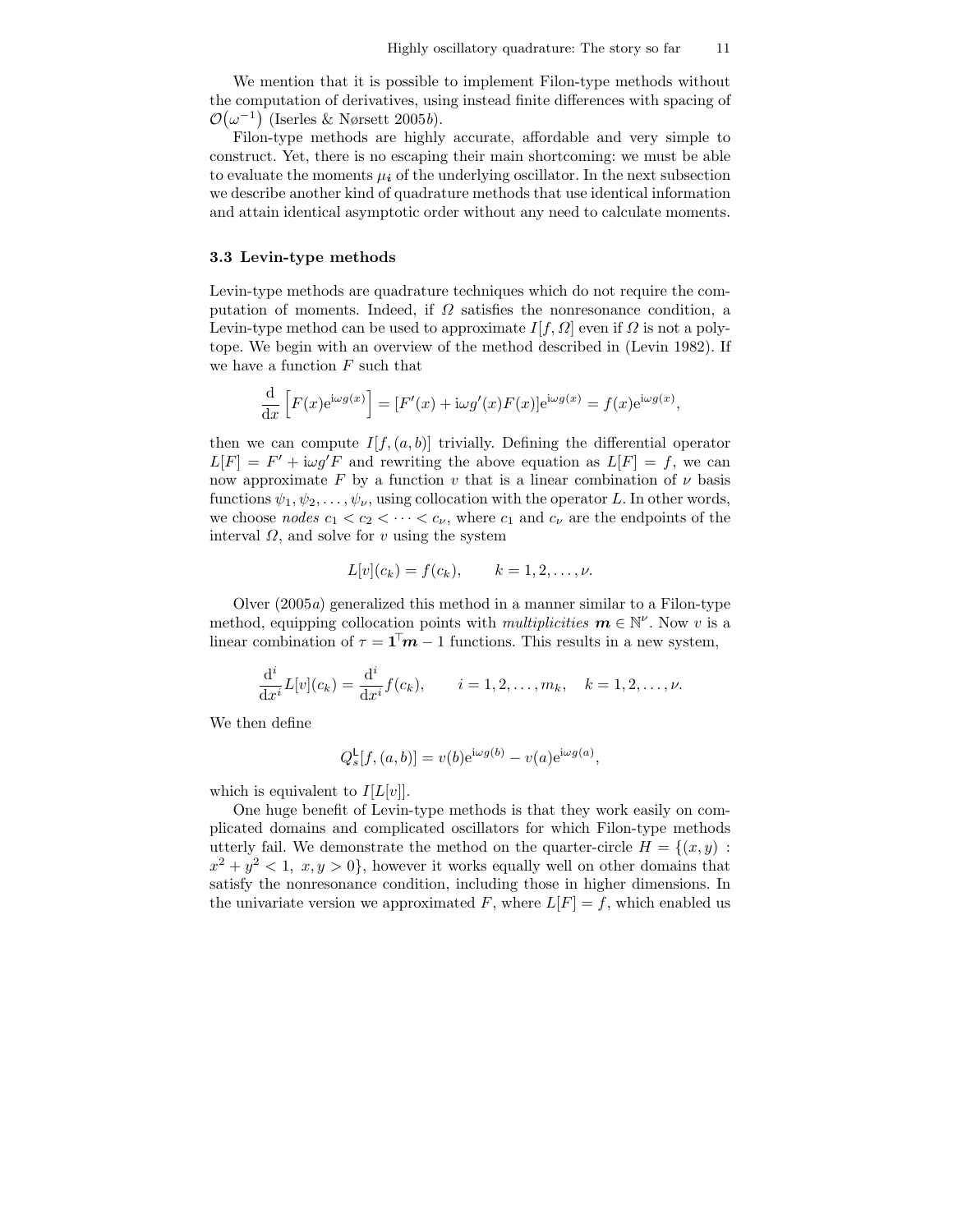to 'push' the integral to the boundary of the interval, namely its endpoints. We use this idea as an inspiration for the multivariate case: we begin by determining an operator  $L$  that will allow us to 'push' the integral to the boundary. To do so, we use differential forms along with the Stokes theorem. Suppose we have a function  $F$  such that

$$
\int_{\partial H} F(x, y) e^{i\omega g(x, y)} (\mathrm{d}x + \mathrm{d}y) = \int_{H} f(x, y) e^{i\omega g(x, y)} \mathrm{d}V.
$$

Stokes' theorem tells us that

$$
I[f] = \int_{\partial H} F e^{i\omega g} (dx + dy) = \int_H d \left[ F e^{i\omega g} (dx + dy) \right]
$$
  
= 
$$
\int_H (F_y + i\omega g_y F) e^{i\omega g} dy \wedge dx + (F_x + i\omega g_x F) e^{i\omega g} dx \wedge dy
$$
  
= 
$$
I[F_x + i\omega g_x F - F_y - i\omega g_y F]
$$

Hence we use the collocation operator  $L[F] = F_x + i\omega g_x F - F_y - i\omega g_y F$ . For simplicity, we write both the univariate and multivariate operator as  $L[F] =$  $J[F]+i\omega J[g]F$ , where in two dimensions  $J[F] = F_x-F_y$ , and in one dimension  $J[F] = F'$ . Thus we determine a linear combination of basis functions v by solving the system

$$
\frac{\partial^{|\boldsymbol{i}|}}{\partial \boldsymbol{x}^{\boldsymbol{i}}}L[v](\boldsymbol{c}_k) = \frac{\partial^{|\boldsymbol{i}|}}{\partial \boldsymbol{x}^{\boldsymbol{i}}}f(\boldsymbol{c}_k), \qquad 0 \leq |\boldsymbol{i}| \leq m_k - 1, \qquad k = 1, 2, \ldots, \nu,
$$
 (9)

where  $c_1, \ldots, c_{\nu}$  is a sequence of nodes. Consequently,

$$
I[f, H] \approx I[L[v], H] = \int_{\partial H} v e^{i\omega g} (dx + dy)
$$
  
= 
$$
\int_0^{\frac{\pi}{2}} (\cos t - \sin t) v (\cos t, \sin t) e^{i\omega g (\cos t, \sin t)} dt
$$
(10)  

$$
- \int_0^1 v(0, 1 - t) e^{i\omega g(0, 1 - t)} dt + \int_0^1 v(t, 0) e^{i\omega g(t, 0)} dt.
$$

We thus define  $Q^{\mathsf{L}}[f,H]$  by approximating each of these univariate integrals using univariate Levin-type methods. For the proof of the asymptotic order we assume that the endpoints of each of these integrals have the same multiplicity as the associated vertex. For example, the multiplicity at  $t = 0$  of the first integral is the same as the multiplicity at  $(\cos 0, \sin 0) = (1, 0)$ .

We will show that, as in a Filon-type method,  $I[f,H] - Q^L[f,H] =$  $\mathcal{O}(\omega^{-s-n}) = \mathcal{O}(\omega^{-s-2}),$  where s is again the smallest vertex multiplicity. We begin by showing that  $I[f, \Omega] - I[L[v], \Omega] = \mathcal{O}(\omega^{-s-n})$ , where  $\Omega = H$  or a univariate interval. One might be tempted to prove this by considering it as a Filon-type method with  $\phi = L[v]$ . Indeed, it satisfies all the conditions of a Filon-type method, except for the fact that  $L[v]$  depends on  $\omega$ . Hence, in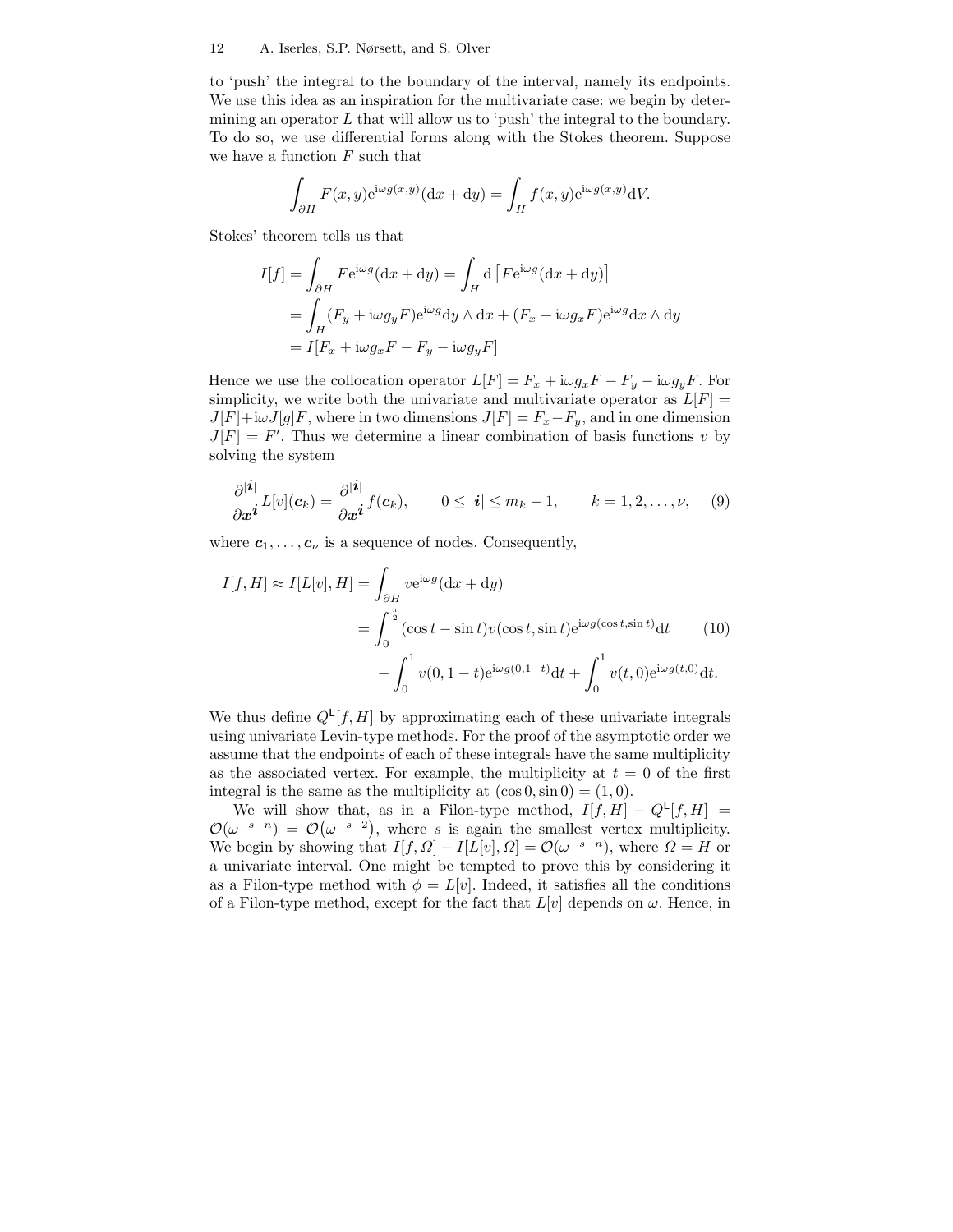order to prove the error, we also need to show that  $f - L[v]$  and its derivatives are bounded for increasing  $\omega$ . To do so, we impose the *regularity condition*, which requires that the vectors  $g_1, g_2, \ldots, g_{\tau}$ , where  $\tau = \mathbf{1}^{\dagger} m - 1$ , are linearly independent. Here

$$
\boldsymbol{g}_j = \begin{bmatrix} \boldsymbol{\rho}_{j,1} \\ \vdots \\ \boldsymbol{\rho}_{j,\nu} \end{bmatrix},
$$

where

$$
\boldsymbol{\rho}_{j,k} = \begin{bmatrix} \frac{\partial^{|\boldsymbol{p}_{k,1}|}}{\partial \boldsymbol{x}^{\boldsymbol{p}_{k,1}}}(J[g]\psi_j)(c_k) \\ \vdots \\ \frac{\partial^{|\boldsymbol{p}_{k,n_k}|}}{\partial \boldsymbol{x}^{\boldsymbol{p}_{k,n_k}}}(J[g]\psi_j)(c_k) \end{bmatrix},
$$

while  $\mathbf{p}_{k,1}, \ldots, \mathbf{p}_{k,n_k} \in \mathbb{N}^n$ ,  $n_k = \frac{1}{2} m_k(m_k + 1)$ , are all the vectors such that  $|\mathbf{p}_{k,i}| \leq m_k - 1$ , lexicographically ordered.

Note that we can rewrite the system (9) in the form  $(P + i\omega G)d = f$ , where G is the matrix whose jth column is  $g_j$ , P is a matrix independent of  $\omega$ , **d** is the vector of unknown coefficients in v, and **f** is defined as

$$
\boldsymbol{f} = \begin{bmatrix} \boldsymbol{\sigma}_1 \\ \vdots \\ \boldsymbol{\sigma}_{\tau} \end{bmatrix}, \qquad \boldsymbol{\sigma}_k = \begin{bmatrix} \frac{\partial^{|\boldsymbol{p}_{k,1}|}}{\partial \boldsymbol{x}^{\boldsymbol{p}_{k,1}}} f(c_k) \\ \vdots \\ \frac{\partial^{|\boldsymbol{p}_{k,n_k}|}}{\partial \boldsymbol{x}^{\boldsymbol{p}_{k,n_k}}} f(c_k) \end{bmatrix}, \quad k = 1,\ldots,\nu.
$$

From Cramer's rule we know that  $d_k = \det D_k / \det (P + i\omega G)$ , where  $D_k$  is the matrix  $P + i\omega G$  with the kth column replaced by f. Due to the regularity condition, G is nonsingular, hence  $[\det(P + i\omega G)]^{-1} = \mathcal{O}(\omega^{-\tau})$ , where  $\tau$  is equal to the number of rows in G. Moreover, it is clear that det  $D_k = \mathcal{O}(\omega^{\tau-1})$ . Hence  $d_k = \mathcal{O}(\omega^{-1})$ , and  $L[v] = \mathcal{O}(1)$  for increasing  $\omega$ . Thus, as in a Filontype method,  $I[f, \Omega] - I[L[v], \Omega] = \mathcal{O}(\omega^{-s-n}).$ 

If  $\Omega$  is a univariate interval then we have just demonstrated that  $I[f,\Omega]$  –  $Q^{\mathsf{L}}[f,\Omega] = \mathcal{O}(\omega^{-s-1})$ . In the multivariate case (and sticking to our example of a quarter-circle: the general case is similar) we need to prove that  $I[L[v], H]$  –  $Q^{\mathsf{L}}[f,H] = \mathcal{O}(\omega^{-s-n})$ . Each of the integrands in (10) is of order  $\mathcal{O}(\omega^{-1})$ . It follows that the approximations by  $Q^{\mathsf{L}}$  are of order  $\mathcal{O}(\omega^{-s-2})$ . Hence we have demonstrated that  $I[f, H] - Q^{\mathsf{L}}[f, H] = \mathcal{O}(\omega^{-s-2})$ . It is clear that this proof can be generalized to other domains, with an asymptotic order  $n + s$ .

It should be emphasized that a Levin-type method attains exactly the same asymptotic order as a Filon-type method, using the same information about f. In fact, if  $\Omega$  is a simplex and g is a linear oscillator then the two methods are equivalent, assuming that the subintegrals in a Levin-type method have a sufficient number of data points (Olver 2005b). However, the latter requires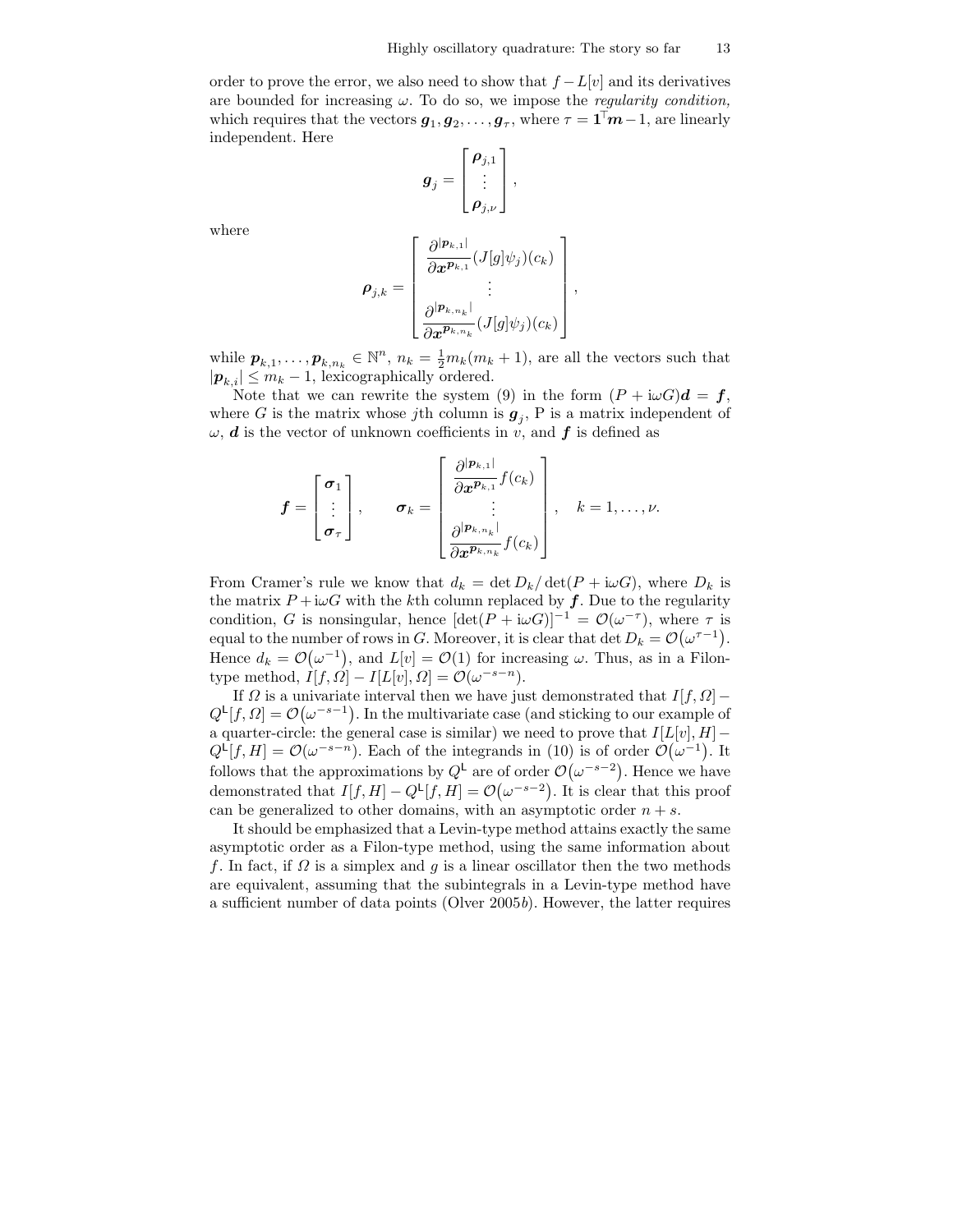significantly more operations, assuming that the computation of moments is efficient, since a system must be solved for each dimension. Moreover, (Olver 2005a) presents experimental evidence that suggests that Levin-type methods are typically less accurate than Filon-type methods, though this depends on the choice of oscillator  $g$ , on interpolation nodes, the closeness of  $f$  to a polynomial and the choice of interpolation basis for the Levin-type method.

In Fig. 6, we approximate the same univariate integral as in Fig. 4, now with Levin-type methods in place of Filon-type methods. As can be seen, in conformity with the theory, the two methods share the same asymptotic order, while the Levin-type method exhibits somewhat lesser accuracy.



Fig. 6. Scaled error for  $Q_1^{\mathsf{L}}$  with  $\mathbf{c} = [-1,1], \mathbf{m} = [1,1]$  (on the left),  $Q_1^{\mathsf{L}}$  with  $c = [-1, -\frac{3}{4}, \frac{3}{4}, 1], m = [1, 1, 1, 1]$  (at the centre) and  $Q_2^L$  with  $c = [-1, 1], m = [2, 2]$ (on the right) for  $\Omega = (-1, 1)$ ,  $f(x) = x \sin x$  and  $g(x) = x + \frac{1}{4}x^2$ .

In Fig. 7 we see how well can a Levin-type method handle two-dimensional domains with nonlinear g. Specifically, we consider the quarter-circle  $H =$  $\{(x,y): x^2 + y^2 < 1, x, y > 0\}$ . In the first figure we collate at each vertex with multiplicity one for the bivariate system, and at the endpoints with multiplicity one for each univariate integral in (10). The second figure collocates with multiplicity two at each vertices and with multiplicity one at  $(\frac{1}{3}, \frac{1}{3})$ , for the bivariate system, and collocates with just the endpoints with multiplicities two for each univariate system. Note that  $H$ , not being a polytope, represents a domain for which no viable theory exists for Filon-type methods.

In the univariate case it is possible to identify basis functions  $\psi_k$  which lead to the highest-possible asymptotic order. Specifically,  $\psi_k = f_{k+1}/g'$ , where the functions  $f_k$  have already featured in the asymptotic expansion (4). We dwell no further on this issue, referring the reader to (Olver 2005a).

# 4 Critical points

Once  $\nabla g$  is allowed to vanish in cl  $\Omega$ , the asymptotic formula (5) is no longer valid. Worse, in a multivariate setting surprisingly little is known about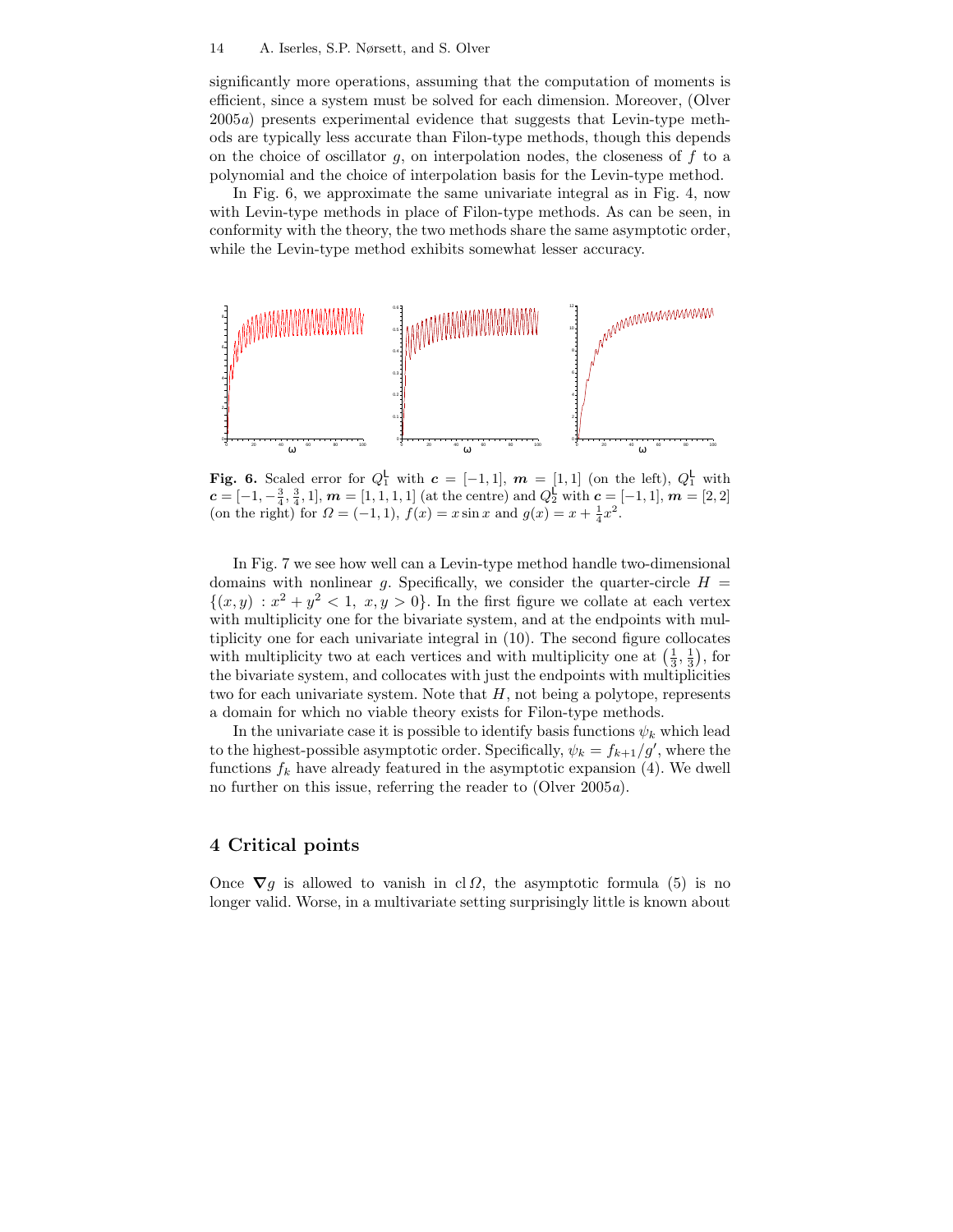

Fig. 7. Scaled error for  $Q_1^{\mathsf{L}}$  (on the left) and  $Q_2^{\mathsf{L}}$  (on the right) for  $\Omega = H$ ,  $f(x, y) =$  $e^{x-2y}$  and  $g(x, y) = x^3 + x - y$ .

asymptotic expansions in the presence of high oscillation and critical points (Stein 1993). The situation is much clearer and better understood in a single dimension.<sup>4</sup> This is due to the *van der Corput theorem*, which allows us to determine the asymptotic order of magnitude of (1) (Stein 1993). Moreover, the classical method of stationary phase provides an avenue of sorts, once we have taken care of the behaviour at the endpoints, toward an asymptotic expansion (Olver 1974, Stein 1993). Unfortunately, this technique falls short of providing the entire information required to construct an asymptotic expansion, while being complicated and cumbersome.

In this section we describe an alternative to the method of stationary phase which has been introduced in (Iserles  $& N\text{grsett}$  2005a). We revisit the method of proof of Section 2, taking full advantage of the considerable simplification due to univariate setting. Let us suppose for simplicity that  $\Omega = (a, b)$  and there exists a unique  $\xi \in (a, b)$  such that  $g'(\xi) = 0$ ,  $g''(\xi) \neq 0$  and  $g'(x) \neq 0$ for  $x \in [a, b] \setminus {\xi}$ . Clearly, the assumption that there is just one critical point hardly represents loss of generality, since we can always partition  $(a, b)$ into such subintervals. We will comment later on the case when also higher derivatives of g vanish at  $\xi$ . Finally, the case of  $\xi = a$  or  $\xi = b$  can be obtained by fairly straightforward generalization of our technique and is left to the reader.

A single step of our expansion technique in the absence of critical points in a single dimension is

$$
I[f,(a,b)] = \frac{1}{i\omega} \int_a^b \frac{f(x)}{g'(x)} \frac{d}{dx} e^{i\omega g(x)} dx
$$

<sup>4</sup> In the univariate case critical points are often termed "stationary points", but for consistency's sake we employ 'multivariate' terminology.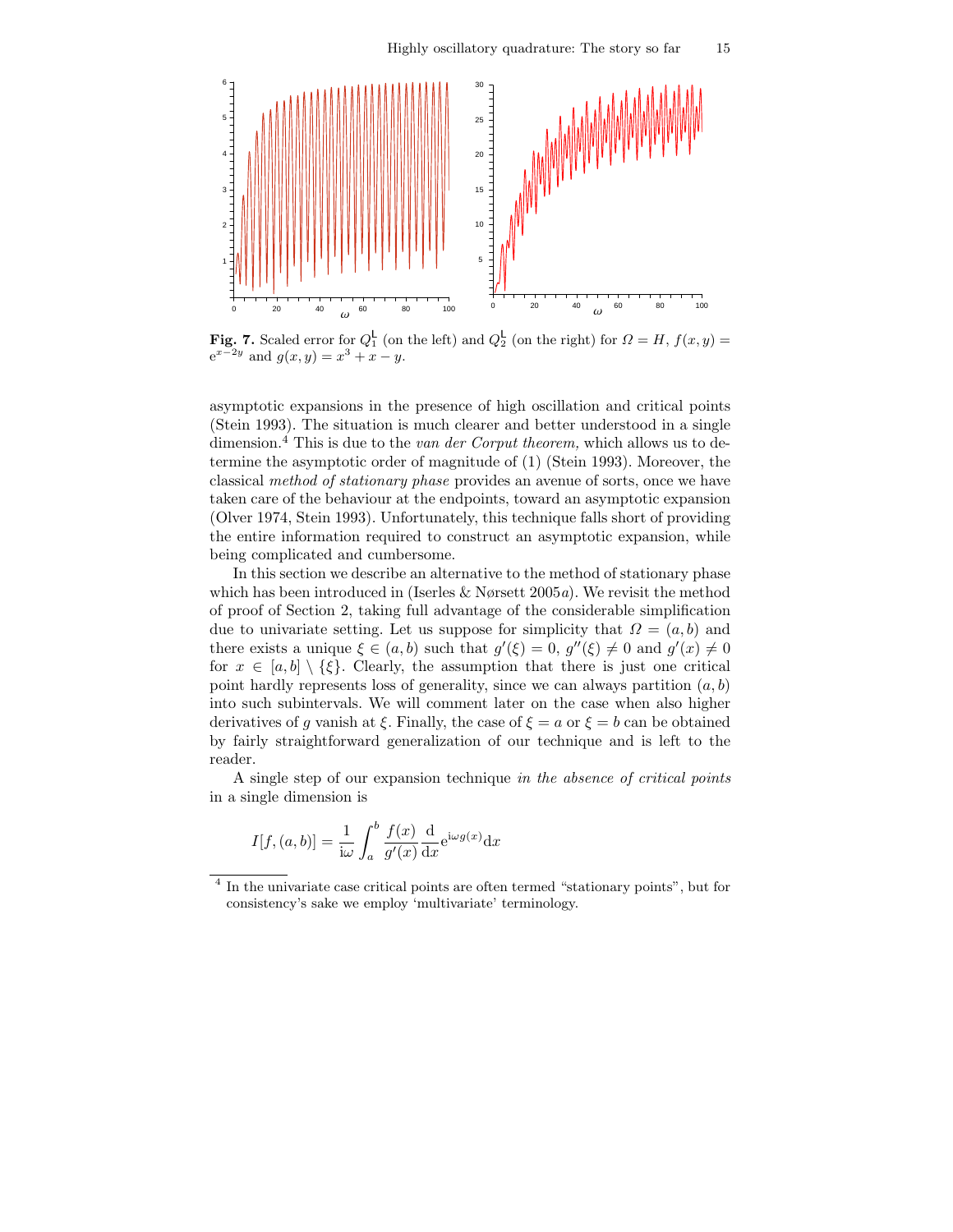$$
= \frac{1}{i\omega} \left[ \frac{e^{i\omega g(b)}}{g'(b)} f(b) - \frac{e^{i\omega g(a)}}{g'(a)} f(a) \right] - \frac{1}{i\omega} I \left[ \left( \frac{f}{g'} \right)',(a, b) \right]
$$

and it does not generalize to our setting since division by  $g'$  introduces polar singularity at  $\xi$ . Instead, we add and subtract  $f(\xi)$  in the integrand,

$$
I[f, (a, b)] = f(\xi) \int_a^b e^{i\omega g(x)} dx + \frac{1}{i\omega} \int_a^b \frac{f(x) - f(\xi)}{g'(x)} \frac{d}{dx} e^{i\omega g(x)} dx
$$
(11)  

$$
= f(\xi) \mu_0(\omega) + \frac{1}{i\omega} \left\{ \frac{e^{i\omega g(b)}}{g'(b)} [f(b) - f(\xi)] - \frac{e^{i\omega g(a)}}{g'(a)} [f(a) - f(\xi)] \right\}
$$
  

$$
- \frac{1}{i\omega} I \left[ \left( \frac{f - f(\xi)}{g'} \right)', (a, b) \right].
$$

Note that  $[f(x) - f(\xi)]/g'(x)$  is a smooth function, since the singularity at  $\xi$ is removable.

Iterating the last identity leads to an asymptotic expansion in the presence of a simple critical point. Thus, we define

$$
f_0(x) = f(x)
$$
,  $f_m(x) = \frac{d}{dx} \frac{f_{m-1}(x) - f_{m-1}(y)}{g'(x)}$ ,  $m \in \mathbb{N}$ ,

whence

$$
I[f, (a, b)] \sim \mu_0(\omega) \sum_{m=0}^{\infty} \frac{1}{(-i\omega)^m} f_m(y)
$$
(12)  

$$
- \sum_{m=0}^{\infty} \frac{1}{(-i\omega)^{m+1}} \left\{ \frac{e^{i\omega g(b)}}{g'(b)} [f_m(b) - f_m(y)] - \frac{e^{i\omega g(a)}}{g'(a)} [f_m(a) - f_m(y)] \right\}.
$$

For  $x \neq \xi$  each  $f_m$  is a linear combination of  $f, f', \ldots, f^{(m)}$ , but at  $x = \xi$ we have

$$
f_0(\xi) = f(\xi),
$$
  
\n
$$
f_1(\xi) = \frac{1}{2} \frac{1}{g''(\xi)} f''(\xi) - \frac{1}{2} \frac{g'''(\xi)}{g''^2(\xi)} f'(\xi),
$$
  
\n
$$
f_2(\xi) = \frac{1}{8} \frac{1}{g''2(\xi)} f^{(iv)}(\xi) - \frac{5}{12} \frac{g'''(\xi)}{g''^3(\xi)} f'''(\xi) + \left[ \frac{5}{8} \frac{g'''^2(\xi)}{g''^4(\xi)} - \frac{1}{4} \frac{g^{(iv)}(\xi)}{g''^3(\xi)} \right] f''(\xi)
$$
  
\n
$$
+ \left[ -\frac{5}{8} \frac{g'''^2(\xi)}{g''^5(\xi)} + \frac{2}{3} \frac{g^{(iv)}(\xi)}{g''^4(\xi)} - \frac{1}{8} \frac{g^{(v)}(\xi)}{g''^3(\xi)} \right] f'(\xi)
$$

and so on: in general, each  $f_m(\xi)$  is a linear combination of  $f^{(i)}(\xi)$ ,  $i =$  $0, 1, \ldots, 2m$ . The price tag of quadrature in the presence of critical point is the imperative to evaluate more derivatives there.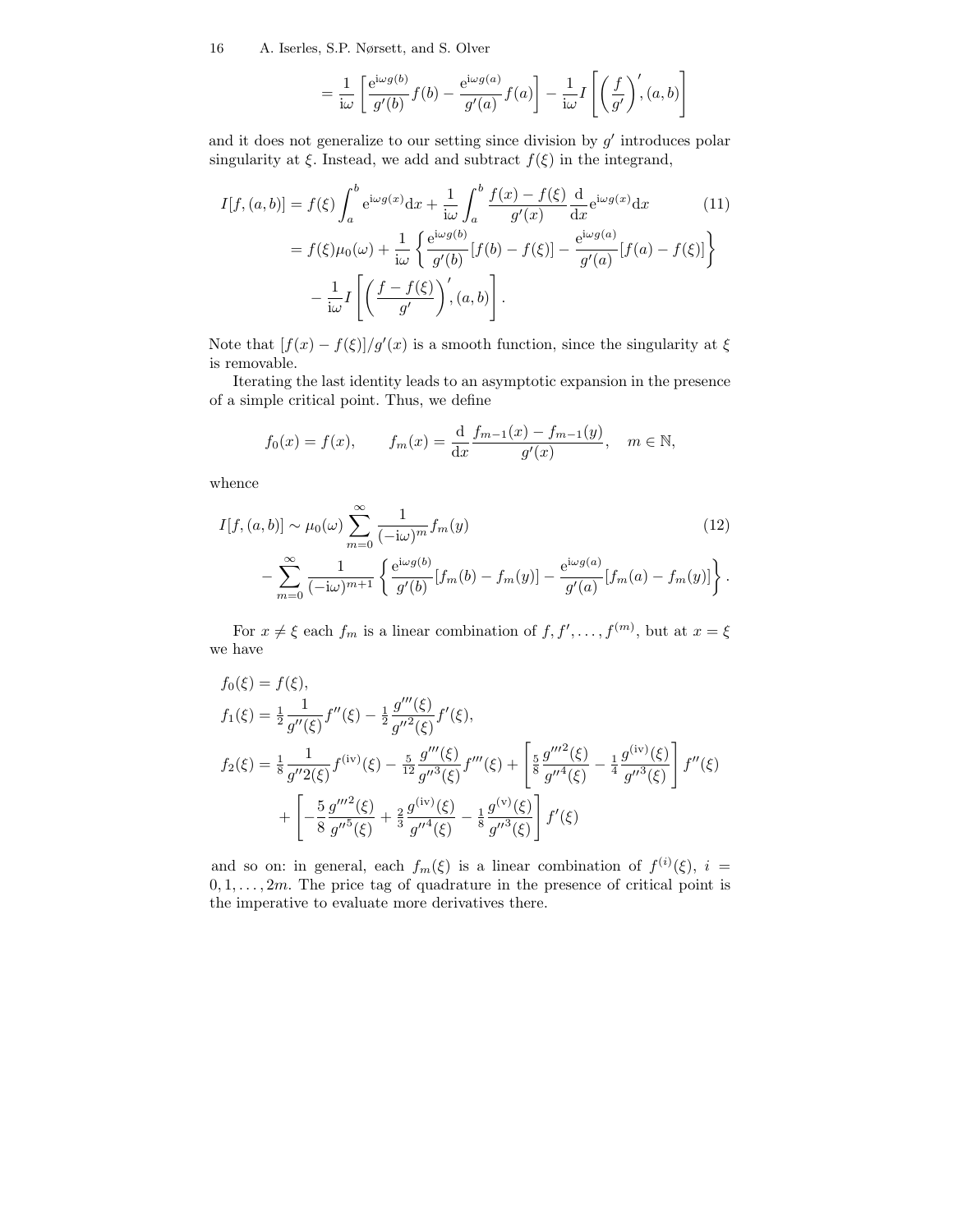Note that (12) is not a 'proper' asymptotic expansion, because of the presence of the function  $\mu_0(\omega)$ . In principle, it might have been possible to replace  $\mu_0$  by its asymptotic expansion, e.g. using the method of stationary phase. This, however, is neither necessary nor, indeed, advisable. Assuming that  $\mu_0$  can be computed – and we need this anyway for Filon-type methods! – it is best to leave it in place. According to the van der Corput theorem,  $\mu_0(\omega) \sim \mathcal{O}\!\left(\omega^{-\frac{1}{2}}\right)$  .

It is straightforward to generalize our method of analysis to higher-order critical points. Thus, if  $g^{(i)}(\xi) = 0$ ,  $i = 1, 2, ..., r$ ,  $g^{(r+1)}(\xi) \neq 0$ , in place of (11) we integrate by parts on the right in

$$
I[f, (a, b)] = \sum_{k=0}^{r-1} \frac{1}{k!} f^{(k)}(\xi) \int_a^b (x - \xi)^k e^{i\omega g(x)} dx + \frac{1}{i\omega} \int_a^b \frac{f(x) - \sum_{k=0}^{r-1} \frac{1}{k!} f^{(k)}(\xi) (x - \xi)^k}{g'(x)} \frac{d}{dx} e^{i\omega g(x)} dx.
$$

Again, we obtain removable singularity inside the integral. Note that by the van der Corput theorem  $I[f,(a,b)] = \mathcal{O}(\omega^{-1/(r+1)})$ .

Truncation of (12) results in an asymptotic method, a generalization of (7). Specifically,

$$
Q_s^{\mathsf{A}}[f,(a,b)] = \mu_0(\omega) \sum_{m=0}^{s-1} \frac{1}{(-i\omega)^m} f_m(y)
$$

$$
- \sum_{m=0}^{s-1} \frac{1}{(-i\omega)^{m+1}} \left\{ \frac{e^{i\omega g(b)}}{g'(b)} [f_m(b) - f_m(y)] - \frac{e^{i\omega g(a)}}{g'(a)} [f_m(a) - f_m(y)] \right\}
$$

bears asymptotic error of  $s + \frac{1}{2}$ .

Fig. 8 revisits the calculation from Section 1 that persuaded us in the inadequacy of Gaussian quadrature in the present setting: the calculation of  $\int_{-1}^{1} \cos x \, e^{i\omega x^2} dx$ . Note that  $Q_1^{\mathbf{A}}$  requires just the values of f at  $-1, 0, 1$ , while  $Q_2^{\mathbf{A}}$  needs f and f' at the endpoints and f, f, f'' at the critical point.

It is easy to generalize Filon-type methods to this setting. Nothing of essence changes. Thus, we choose nodes  $a = c_1 < c_2 < \cdots < c_{\nu} = b$ , taking care to include  $\xi$ : thus,  $c_r = \xi$  for some  $r \in \{2, \ldots, \nu - 1\}$ . We interpolate to f and its first  $m_k - 1$  derivatives at  $c_k$ ,  $k = 1, 2, \ldots, \nu$ , with a polynomial  $\varphi$ of degree  $m^{\top}$ **1** − 1 and set

$$
Q_s^{\mathsf{F}}[f,(a,b)] = I[\varphi,(a,b)].
$$
\n(13)

Here  $s = \min\{m_1, \lfloor (m_r - 1)/2 \rfloor, m_\mu\}$ . It follows at once from the asymptotic expansion that

$$
Q_s^{\mathsf{F}}[f,(a,b)] = I[f,(a,b)] + \mathcal{O}\left(\omega^{-s-\frac{1}{2}}\right), \qquad |\omega| \gg 1,
$$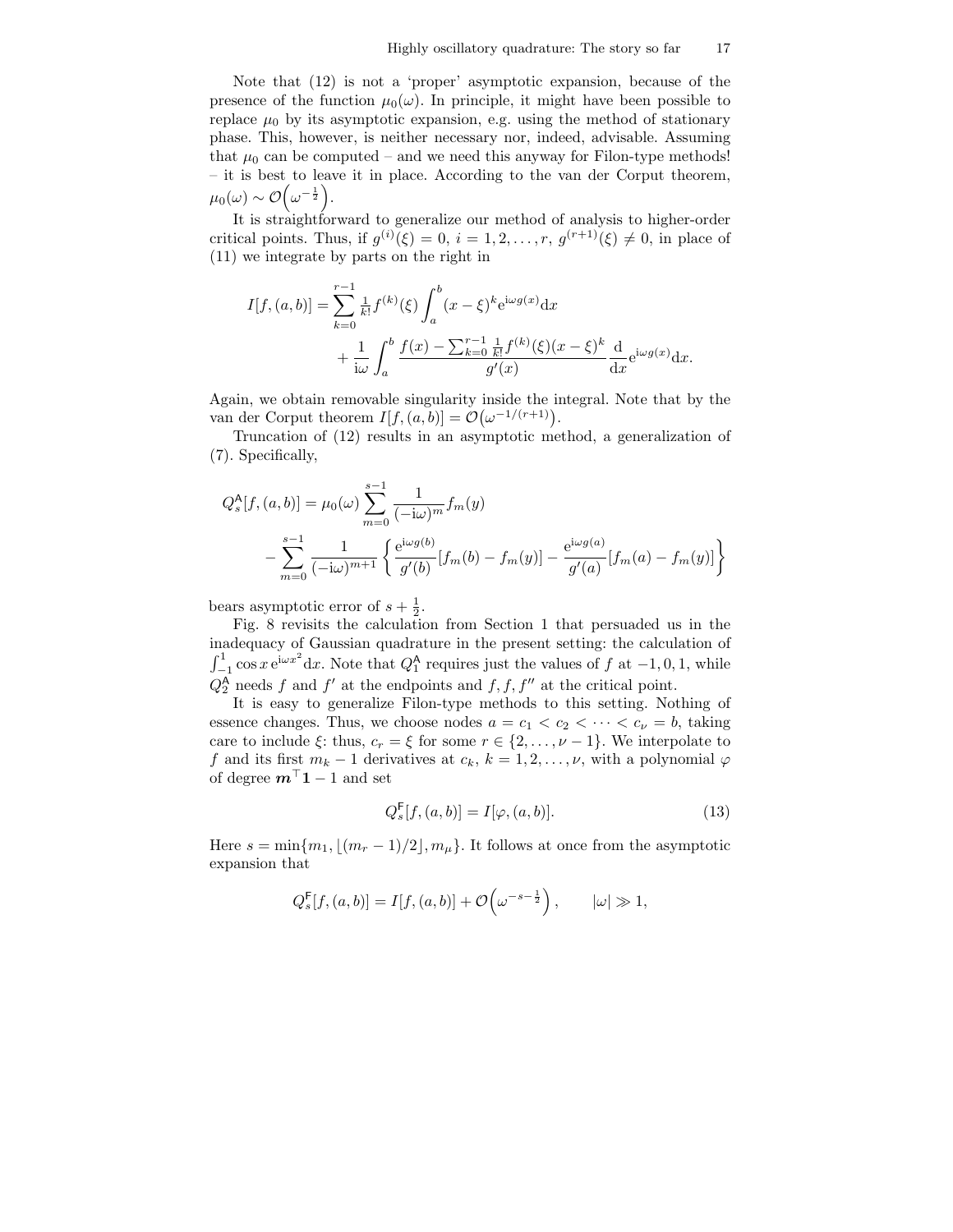

Fig. 8. The error for  $Q_1^{\mathsf{A}}$  (on the left) and  $Q_2^{\mathsf{A}}$  (on the right), scaled by  $\omega^{\frac{3}{2}}$  and  $\omega^{\frac{5}{2}}$ respectively, for  $\Omega = (-1,1)$ ,  $f(x) = \cos x$  and  $g(x) = x^2$ , with a stationary point at the origin.

and the method is of asymptotic order  $s + \frac{1}{2}$ . As a matter of fact, a generalization of Filon in the presence of critical points is much more flexible than that of the asymptotic method. We can easily cater for any number of critical points, possibly of different degrees, once we include them among the nodes and choose sufficiently large multiplicities.

Fig. 9 shows the scaled error for three different Filon-type methods for the same problem as in Figs 1 and 8. Note how the accuracy greatly improves upon the addition of extra internal nodes. It is at present unclear why the addition of extra internal nodes has a much more dramatic effect in the presence of critical points.



Fig. 9. Scaled error for  $Q_1^{\mathsf{F}}$  with  $\mathbf{c} = [-1,0,1]$ ,  $\mathbf{m} = [1,3,1]$  (on the left),  $Q_1^{\mathsf{F}}$  with  $c = [-1, -\frac{1}{2}, 0, \frac{1}{2}, 1],$   $m = [1, 1, 3, 1, 1]$  (at the centre) and  $Q_2^{\mathbf{A}}$  with  $c = [-1, 0, 1],$  $m = [2, 5, 2]$  (on the right) for  $\Omega = (-1, 1), f(x) = \cos x$  and  $g(x) = x^2$ .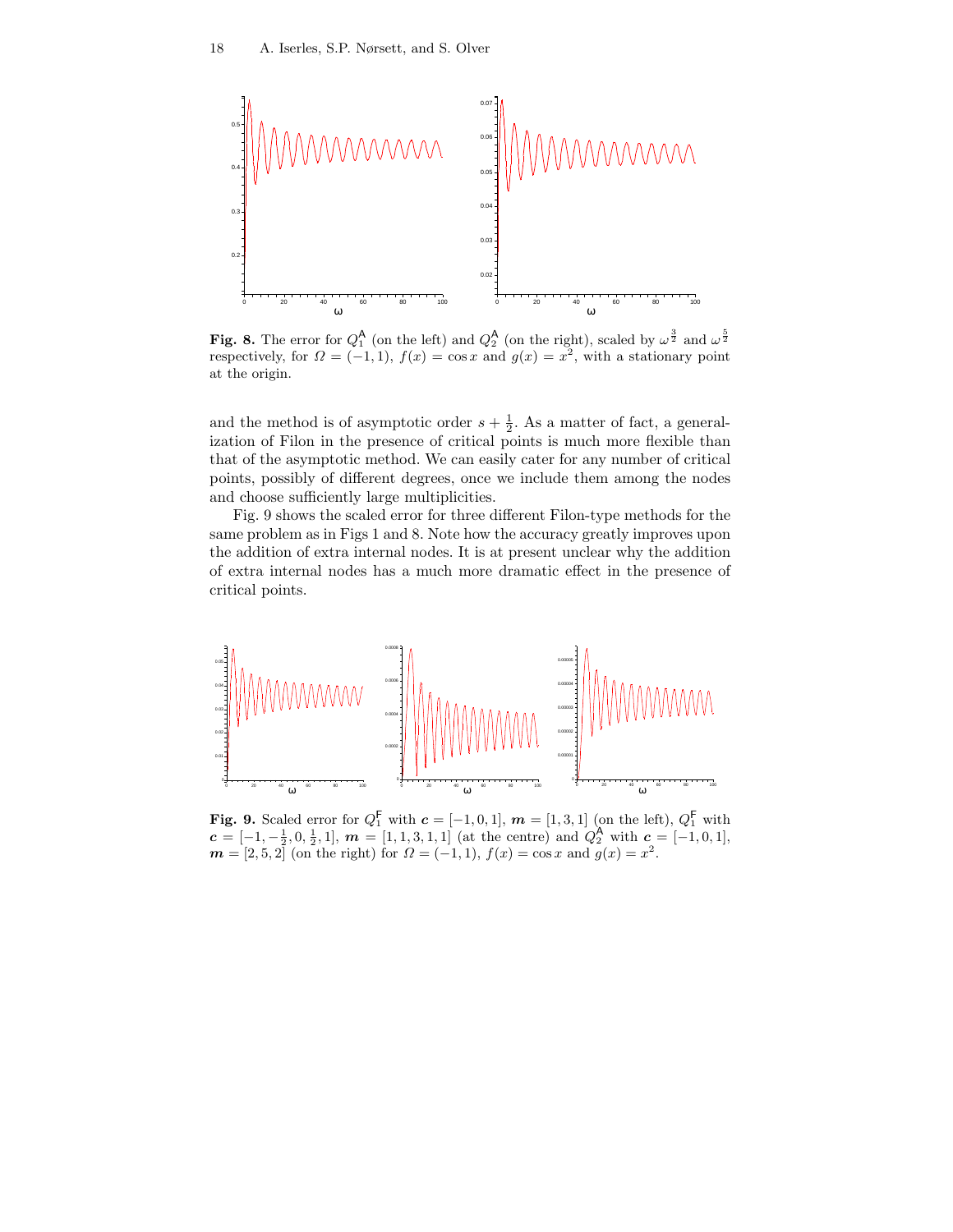### 5 Conclusions and pointers for further research

The first and foremost lesson to be drawn from our analysis is that, once we can understand the mathematics of high oscillation, we gain access to a wide variety of effective and affordable algorithms. This, of course, is a truism that we might apply to just about every issue in mathematical computation, yet it is of particular importance in the current framework. The overwhelming wisdom in much of classical treatment of rapidly oscillating phenomena is to find means to make high oscillation go away. Thus, the 'rule of a thumb', ubiquitous in signal processing, that a function should be sampled sufficiently often within each period: in the current setting this translates to an approximation of  $I[f,(a,b)]$ , say, by partitioning  $(a,b)$  into a very large number of subintervals of length  $\mathcal{O}(\omega^{-1})$  and using Gaussian quadrature within each 'panel'. However, the conclusion of this paper, and also of much contemporary work in the discretization of highly oscillatory ordinary differential equations, is that high oscillation renders solution easier!

Another reason why it is important to emphasize the role of mathematical understanding in our endeavour is that so little is known about the asymptotics of  $I[f, \Omega]$  in general domains  $\Omega$ . A fairly complete theory exists for  $\Omega = \mathbb{R}^n$  and for  $\Omega = \mathbb{S}^{n-1}$  (the  $(n-1)$ -sphere), at least as long as there are no critical points (Stein 1993). Yet, once we concern ourselves with bounded domains with boundary and allow for the presence of critical points, a great deal remains to be done. It is a sobering thought that the asymptotic behaviour of  $I[f, \Omega]$ , where  $\Omega \subset \mathbb{R}^2$  is bounded and with piecewise-smooth boundary, is unknown in general even if there are no critical points! Clearly, it depends on the geometry of  $\partial\Omega$ , an issue to which we will return, but it is presently unclear how.

A thread running through our entire analysis is the centrality of an asymptotic expansion of  $I[f, \Omega]$ . Once (5) is available, its truncation presents us with an immediate means to compute the integral. Moreover, even if the explicit form of (5) is unavailable, the very existence and known structure of an asymptotic formula allow us to analyse better and more flexible quadrature methods.

The assumption that  $\Omega$  is a polytope is very restrictive. A naive means of a generalization to arbitrary bounded domains  $\Omega$  with piecewise-smooth boundary is to approximate it from within by a convergent sequence of polytopes and use the dominating convergence theorem. This, however, might fall foul of the nonresonance condition. Consider, for example, the linear oscillator  $g(\boldsymbol{x}) = \boldsymbol{\kappa}^\top \boldsymbol{x}, \, \boldsymbol{x} \in \mathbb{R}^2$  and a circular wedge  $\Omega$  with angle  $\alpha$ ,

$$
\Omega = \left\{ \boldsymbol{x} \in \mathbb{R}^2 \, : \, x_1^2 + x_2^2 < 1, \, \arctan \frac{x_2}{x_1} < \alpha \right\}.
$$

As long as

$$
\pm \frac{1}{\sqrt{\kappa_1^2 + \kappa_2^2}} \begin{bmatrix} -\kappa_2 \\ \kappa_1 \end{bmatrix} \notin \partial \Omega,
$$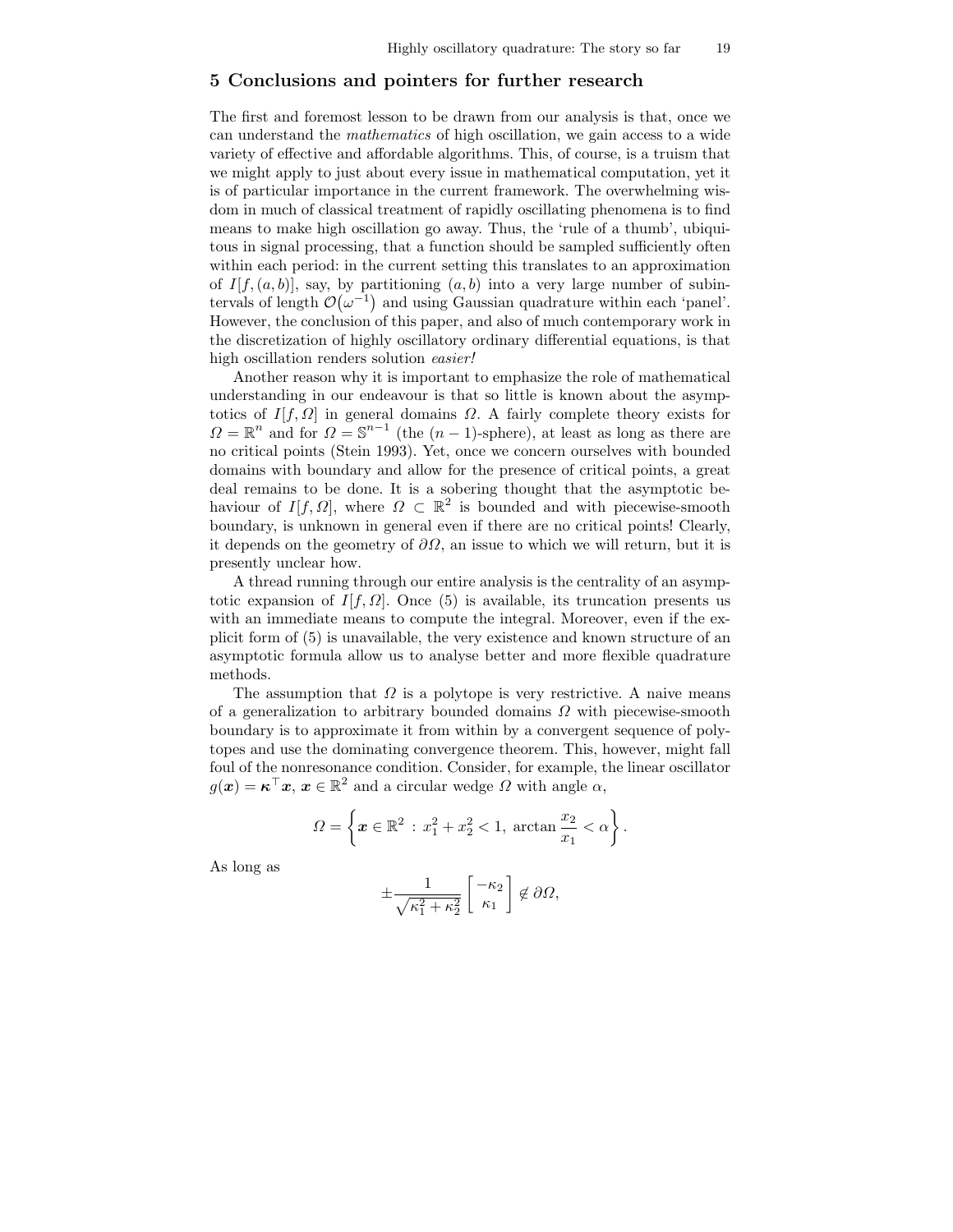we can approximate  $\Omega$  with narrow wedges, pass to a limit and obtain an asymptotic expansion, expressing  $I[f, \Omega]$  in terms of f and its derivatives at  $(0, 0)$  and  $(\cos \alpha, \pm \sin \alpha)$ . Yet, if the above condition fails, the nonresonance condition must be breached upon passage to the limit. It is important to make it clear that the fault is definitely *not* in our method of proof. Once the resonance condition fails, an (5)-like expansion is no longer true! For simplicity, consider the bivariate unit disc  $\Omega = \mathbb{S}^1$  and, again, a linear oscillator. We have

$$
I[f, \mathbb{S}^1] = \int_{-1}^1 \int_{-(1-x^2)^{\frac{1}{2}}}^{(1-x^2)^{\frac{1}{2}}} f(x, y) e^{i\omega(\kappa_1 x + \kappa_2 y)} dy dx.
$$

Expanding asymptotically in the inner interval similarly to (4), we thus have (assuming for simplicity that  $\kappa_2 \neq 0$ )

$$
I[f, \mathbb{S}^1] \sim -\frac{1}{\kappa_2} \int_{-1}^1 \sum_{m=0}^{\infty} \frac{1}{(-i\omega)^{m+1}} \left[ e^{i\omega\kappa_2(1-x^2)^{\frac{1}{2}}} \frac{d^m}{dy^m} f(x, (1-x^2)^{\frac{1}{2}}) - e^{-i\omega\kappa_2(1-x^2)^{\frac{1}{2}}} \frac{d^m}{dy^m} f(x, -(1-x^2)^{\frac{1}{2}}) \right] e^{i\omega\kappa_1 x} dx
$$
  

$$
= -\frac{1}{\kappa_2} \sum_{m=0}^{\infty} \frac{1}{(-i\omega)^{m+1}} \int_{-1}^1 \frac{d^m}{dy^m} f(x, (1-x^2)^{\frac{1}{2}}) e^{i\omega[\kappa_1 x + \kappa_2(1-x^2)^{\frac{1}{2}}]} dx
$$

$$
+ \frac{1}{\kappa_2} \sum_{m=0}^{\infty} \frac{1}{(-i\omega)^{m+1}} \int_{-1}^1 \frac{d^m}{dy^m} f(x, -(1-x^2)^{\frac{1}{2}}) e^{i\omega[\kappa_1 x - \kappa_2(1-x^2)^{\frac{1}{2}}]} dx,
$$

an infinite sum of univariate integrals. However, before we rush to expand them asymptotically, we observe that the new oscillators have critical points at  $\pm \kappa_1/(\kappa_1^2 + \kappa_2^2)^{\frac{1}{2}}$ . Our immediate conclusion is that  $I[f, \mathbb{S}^1] \sim \mathcal{O}(\omega^{-\frac{3}{2}})$ , rather than the  $\mathcal{O}(\omega^{-2})$  which we might have expected. Worse, all our three approaches fail. The moments of  $g(x) = \kappa_1 x \pm \kappa_2 (1 - x^2)^{\frac{1}{2}}$  are unknown, hence we have neither an asymptotic expansion  $\acute{a}$  la (12) nor a Filon-type method. Moreover, a Levin-type method fails because of the presence of critical points.

As long as the nonresonance condition is maintained throughout the approximation of  $\Omega$  by polytopes, our methods can be extended to this setting. This has been already done for Levin-type methods in (Olver 2005b): cf. the discussion leading to Fig. 7 in Section 3.

Our narrative underlies the importance of further research into quadrature methods for highly oscillatory integrals, in particular in the presence of critical points and when exact moments are unavailable. There are a few natural ways forward, in particular Filon-type methods with suitable approximate moments and Levin-type methods with special treatment of small neighbourhoods surrounding critical points (where the integral does not oscillate rapidly). Both approaches are under active consideration. Another option is quadrature methods based on altogether new principles, e.g. the recent technique of Huybrechs & Vandewalle  $(2005)$ , who approximate  $(1)$  in a single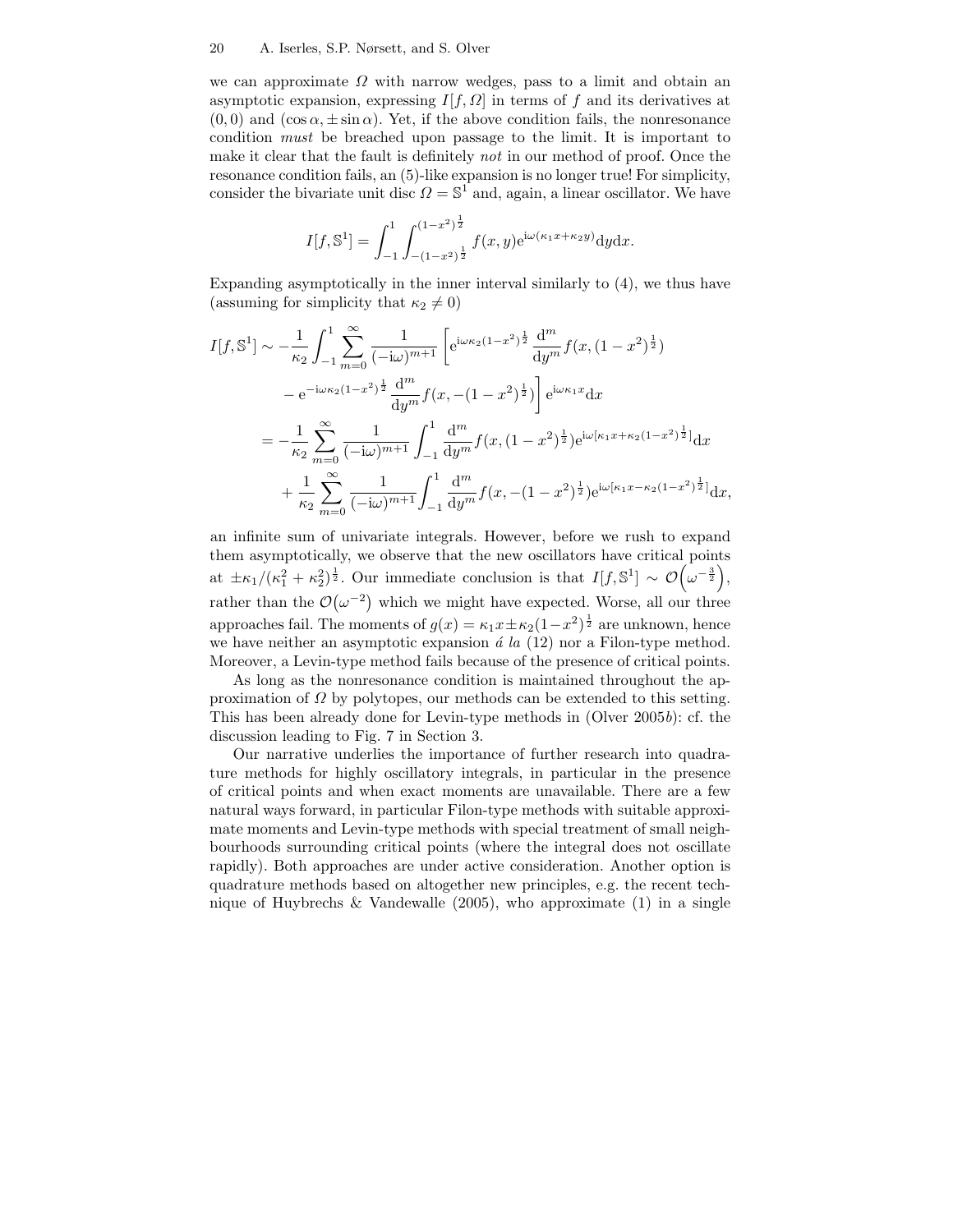dimension using a complex-valued path along which  $e^{i\omega g(x)}$  does not oscillate. The underlying idea there, assuming that both  $f$  and  $g$  can be analytically extended to the complex plane, is to find a path from each endpoint of  $\Omega = (a, b)$ to infinity alongside which  $g(z) - g(a)$  and  $g(z) - g(b)$ , respectively, are real and negative. In place of (1) it is then possible to integrate from b to  $z = \infty$ and then from  $\infty$  to a. Because of exponential decay of the integrand, each integration can be accomplished by familiar Gauss–Laguerre quadrature and the outcome matches Filon-type and Levin-type methods in its asymptotic behaviour. We further note that in the presence of critical points there is a need to integrate also along paths joining them with  $z = \infty$  in a fairly nontrivial manner.

Other challenges in highly oscillatory quadrature abound. One obvious generalization of (1) is

$$
\int_{\Omega} f(\boldsymbol{x}) K(\omega, \boldsymbol{x}) \mathrm{d}V,
$$

where K oscillates rapidly for  $|\omega| \gg 1$ . Filon-type methods have been generalized to this setting in the important special case of the Bessel oscillator, when  $\Omega = (a, b)$  and  $K(\omega, x) = J_{\nu}(\omega x)$  (Xiang 2005) but, by and large, this is an uncharted territory. Another terra incognita is (1) where  $\Omega$  is a general bounded manifold with boundary, immersed in  $\mathbb{R}^n$ .

We have already touched upon applications of highly oscillatory quadrature to numerical methods for rapidly oscillating differential equations. Even more ambitious goal is the analysis of highly oscillatory Fredholm equations of the second kind

$$
\int_{a}^{b} f(x,\omega)K(x,y,\omega)dx = \lambda(\omega)f(y,\omega) - g(y), \qquad y \in [a,b], \qquad (14)
$$

where  $\lambda(\omega) \in \mathbb{C}$  is not an eigenvalue of the underlying operator, and of the corresponding spectral problem

$$
\int_{-1}^{1} \varphi(x,\omega) K(x,y,\omega) = \lambda(\omega) \varphi(y,\omega), \qquad y \in [a,b].
$$
 (15)

Both (14) and (15) are highly interesting because of their applications in electromagnetics and in laser theory, but their treatment by 'our' methods is hampered by the fact that the function f in (14) and the eigenfunction  $\varphi$  in (15) themselves oscillate. This renders integration by parts, along the lines of Section 2, fairly useless.

The spectral problem (15) has been solved for the kernel  $K(x,y,\omega)$  =  $e^{i\omega xy}$ , by demonstrating that  $\varphi$  obeys a specific Sturm–Liouville problem (Cochran & Hinds 1974). The asymptotic behaviour of the spectrum for  $K(x,y,\omega) = e^{i\omega|x-y|}$  has been investigated by Ursell (1969). A detailed investigation of this kernel, inclusive of an asymptotic expansion of both eigenvalues and the solution of (14) in negative powers of  $\omega$  will feature in a forthcoming paper by Brunner, Iserles and Nørsett. Yet, in their full generality, highly